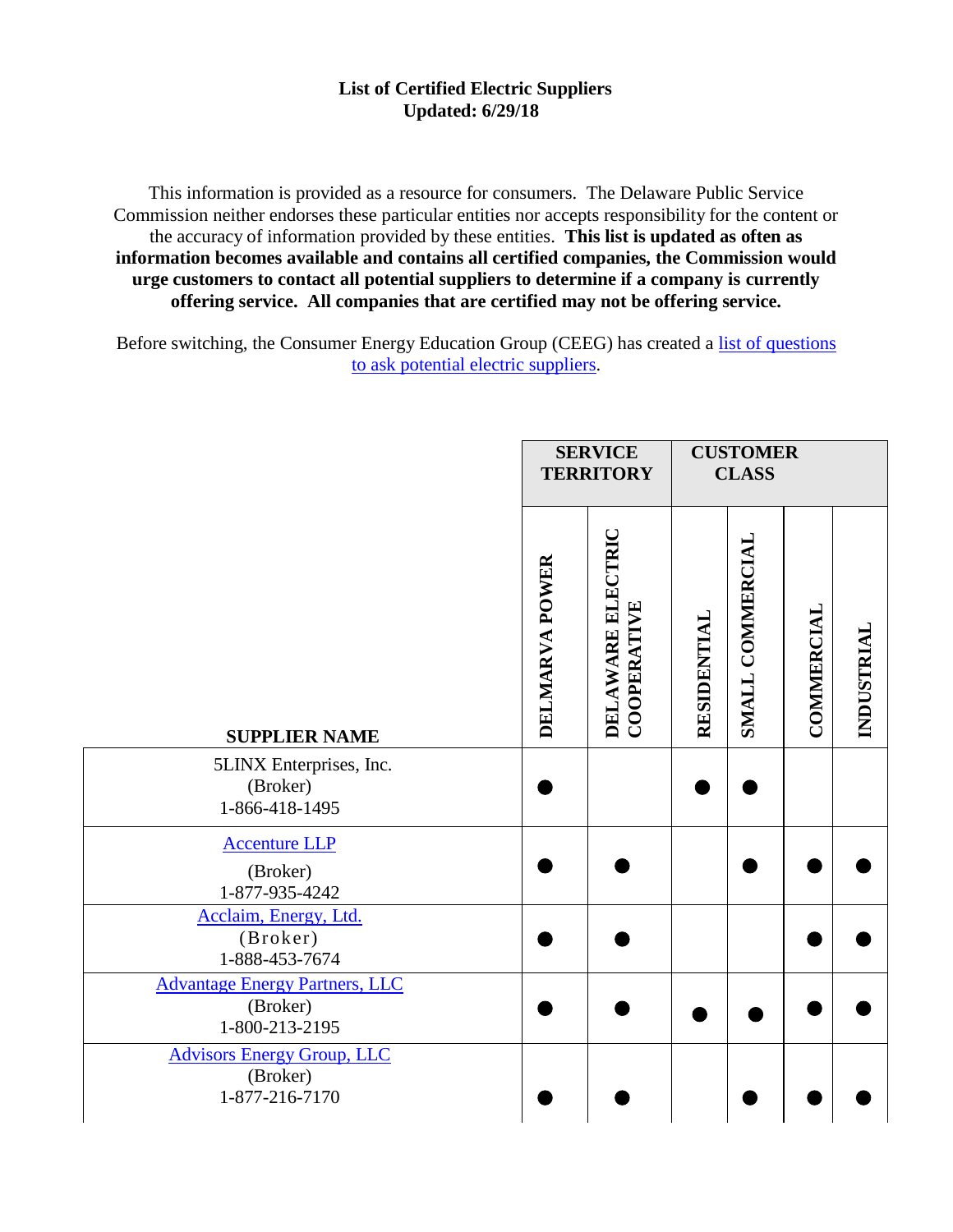|                                                                                                                                                                                         |                | <b>SERVICE</b><br><b>TERRITORY</b>      |             | <b>CUSTOMER CLASS</b> |                   |            |
|-----------------------------------------------------------------------------------------------------------------------------------------------------------------------------------------|----------------|-----------------------------------------|-------------|-----------------------|-------------------|------------|
| <b>SUPPLIER NAME</b>                                                                                                                                                                    | DELMARVA POWER | DELAWARE ELECTRIC<br><b>COOPERATIVE</b> | RESIDENTIAL | SMALL COMMERCIAL      | <b>COMMERCIAL</b> | INDUSTRIAL |
| <b>AEP</b> Energy, Inc.<br>1-866-258-3782                                                                                                                                               |                |                                         |             |                       |                   |            |
| <b>Affiliated Power Purchasers International, LLC</b><br>(Broker)<br>1-800-520-6685                                                                                                     |                |                                         |             |                       |                   |            |
| Affinity Energy Management, LLC<br>(Broker)<br>302-218-8920<br>www.AffinityEnergyManagement.com or<br>www.AffinityEnergy.net                                                            |                |                                         |             |                       |                   |            |
| <b>Agera Energy, LLC</b><br>1-844-692-4372<br>customercare@ageraenergy.com                                                                                                              |                |                                         |             |                       |                   |            |
| <b>Atlantic Energy MD LLC</b><br>(Broker)<br>1-800-917-9133                                                                                                                             |                |                                         |             |                       |                   |            |
| <b>Alternative Utility Services, Inc.</b><br>(Broker)<br>1-800-392-4287                                                                                                                 |                |                                         |             |                       |                   |            |
| Ambit Northeast, LLC d/b/a Ambit Energy<br>1-877-282-6248 Customer Care/ Customer Service<br>$1-800-639-3637$ – New Enrollments, English<br>$1-800-639-3637$ – New Enrollments, Spanish |                |                                         |             |                       |                   |            |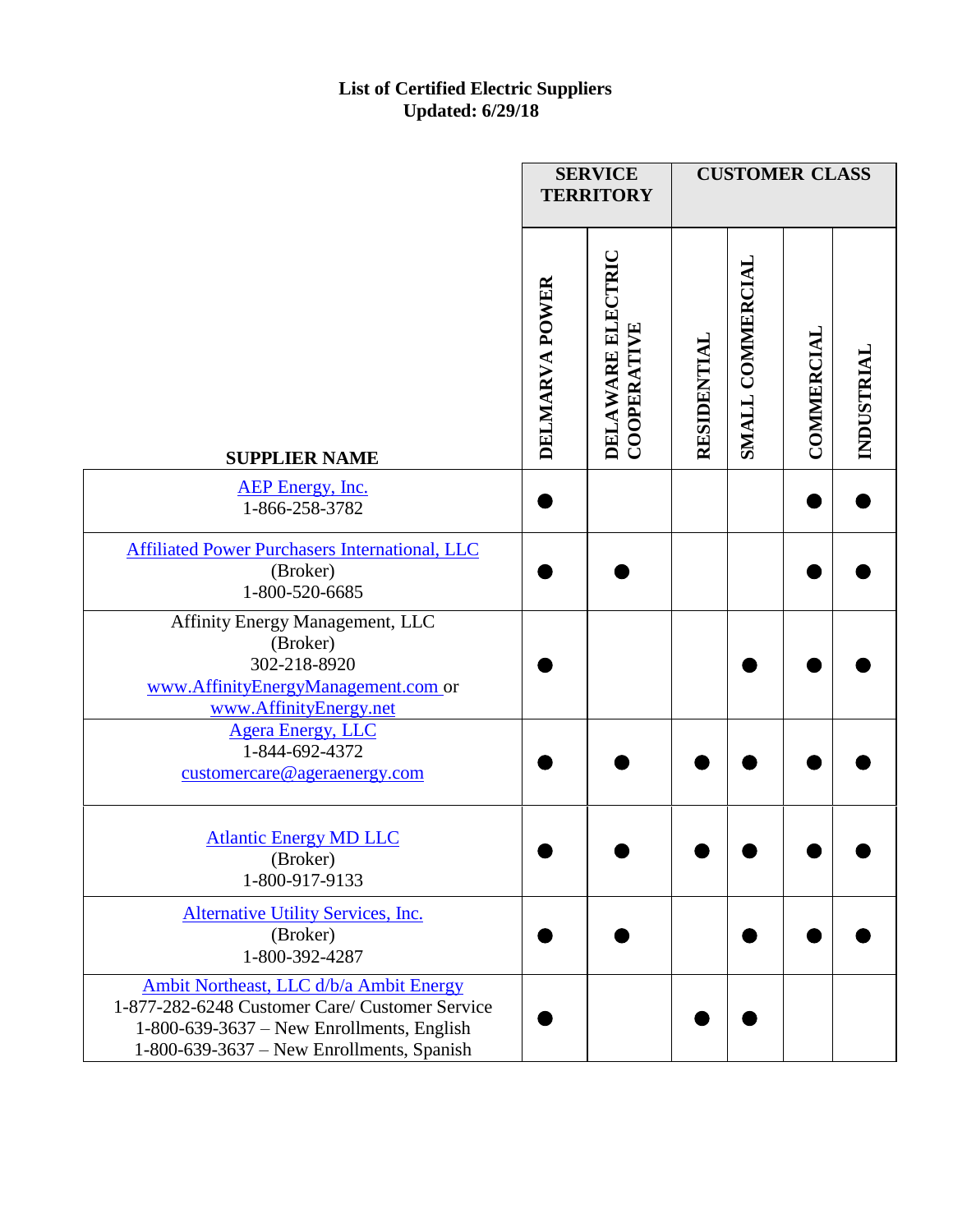|                                                                       | <b>SERVICE</b><br><b>TERRITORY</b> |                                  | <b>CUSTOMER CLASS</b> |                  |                   |            |
|-----------------------------------------------------------------------|------------------------------------|----------------------------------|-----------------------|------------------|-------------------|------------|
| <b>SUPPLIER NAME</b>                                                  | DELMARVA POWER                     | DELAWARE ELECTRIC<br>COOPERATIVE | RESIDENTIAL           | SMALL COMMERCIAL | <b>COMMERCIAL</b> | INDUSTRIAL |
| Ameresco, Inc.<br>(Broker)<br>704-916-3531                            |                                    |                                  |                       |                  |                   |            |
| <b>Amerex Brokers, LLC</b><br>(Broker)<br>1-866-802-0519              |                                    |                                  |                       |                  |                   |            |
| <b>America Approved Commercial, LLC</b><br>(Broker)<br>1-866-930-1555 |                                    |                                  |                       |                  |                   |            |
| <b>American PowerNet Management, LP</b><br>1-877-977-2636             |                                    |                                  |                       |                  |                   |            |
| <b>AMERIgreen Energy, Inc.</b><br>(Broker)<br>1-888-559-4657          |                                    |                                  |                       |                  |                   |            |
| <b>Apollo Edison LLC</b><br>(Broker)<br>1-844-927-6556                |                                    |                                  |                       |                  |                   |            |
| Arcadia Power, Inc.<br>(Broker)<br>1-866-526-0083                     |                                    |                                  |                       |                  |                   |            |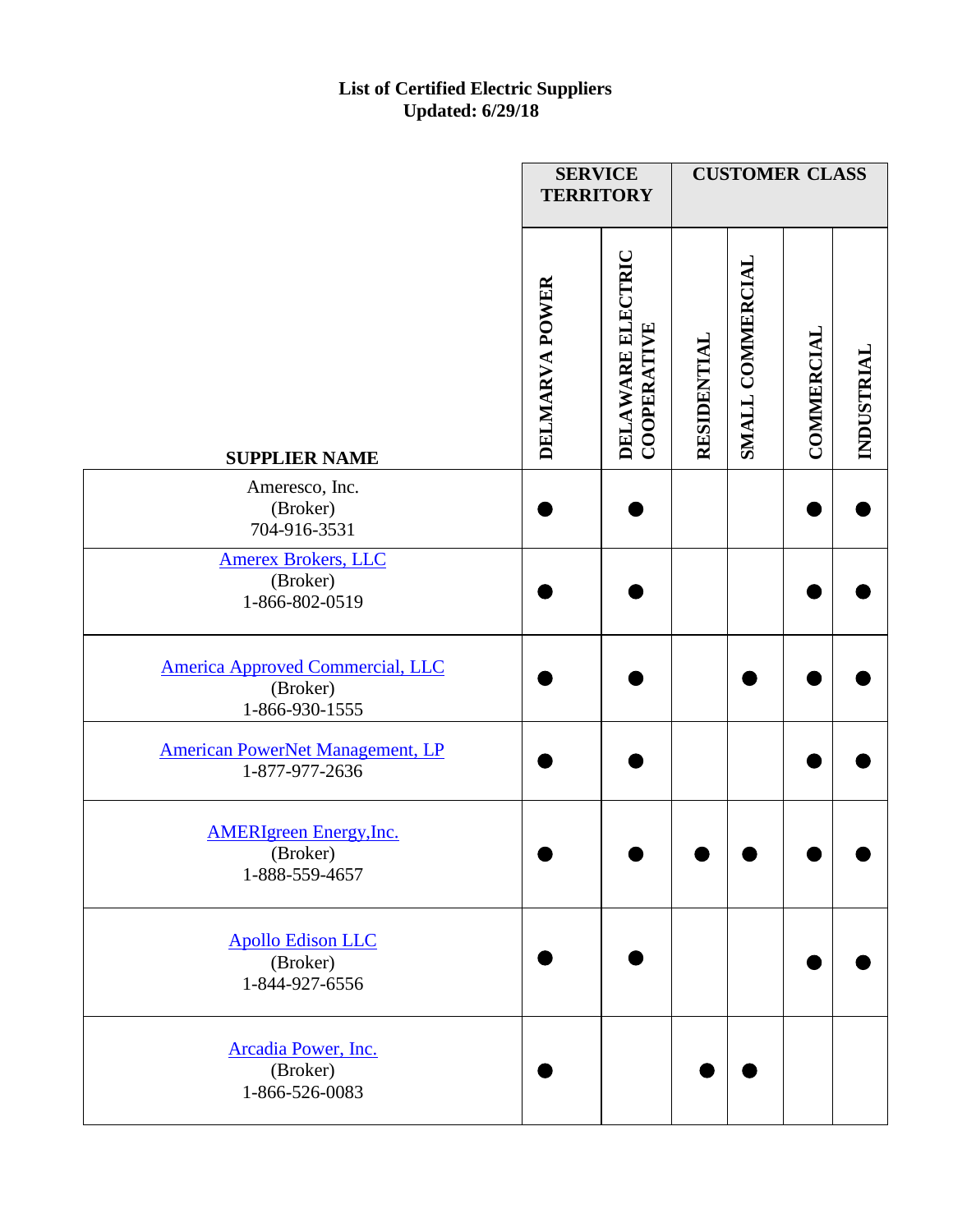|                                                                                     | <b>SERVICE</b><br><b>TERRITORY</b> |                                  |             | <b>CUSTOMER CLASS</b> |                   |            |
|-------------------------------------------------------------------------------------|------------------------------------|----------------------------------|-------------|-----------------------|-------------------|------------|
| <b>SUPPLIER NAME</b>                                                                | DELMARVA POWER                     | DELAWARE ELECTRIC<br>COOPERATIVE | RESIDENTIAL | SMALL COMMERCIAL      | <b>COMMERCIAL</b> | INDUSTRIAL |
| <b>Atlantic Energy MD</b><br>1-800-917-9133                                         |                                    |                                  |             |                       |                   |            |
| <b>Atlas Commodities, LLC</b><br>(Broker)<br>1-855-55ATLAS(28527)                   |                                    |                                  |             |                       |                   |            |
| Avidxchange, Inc.<br>(Broker)<br>1-800-560-9305                                     |                                    |                                  |             |                       |                   |            |
| <b>Avion Energy Group, LLC</b><br>(Broker)<br>1-877-712-8466<br>info@avionenegy.com |                                    |                                  |             |                       |                   |            |
| <b>Berkshire Energy Partners, LLC</b><br>(Broker)<br>610-255-5070                   |                                    |                                  |             |                       |                   |            |
| <b>Better Cost Control, LLC</b><br>(Broker)<br>1-800-454-0027                       |                                    |                                  |             |                       |                   |            |
| <b>Better Cost Energy, LLC</b><br>(Broker)<br>1-855-580-3111                        |                                    |                                  |             |                       |                   |            |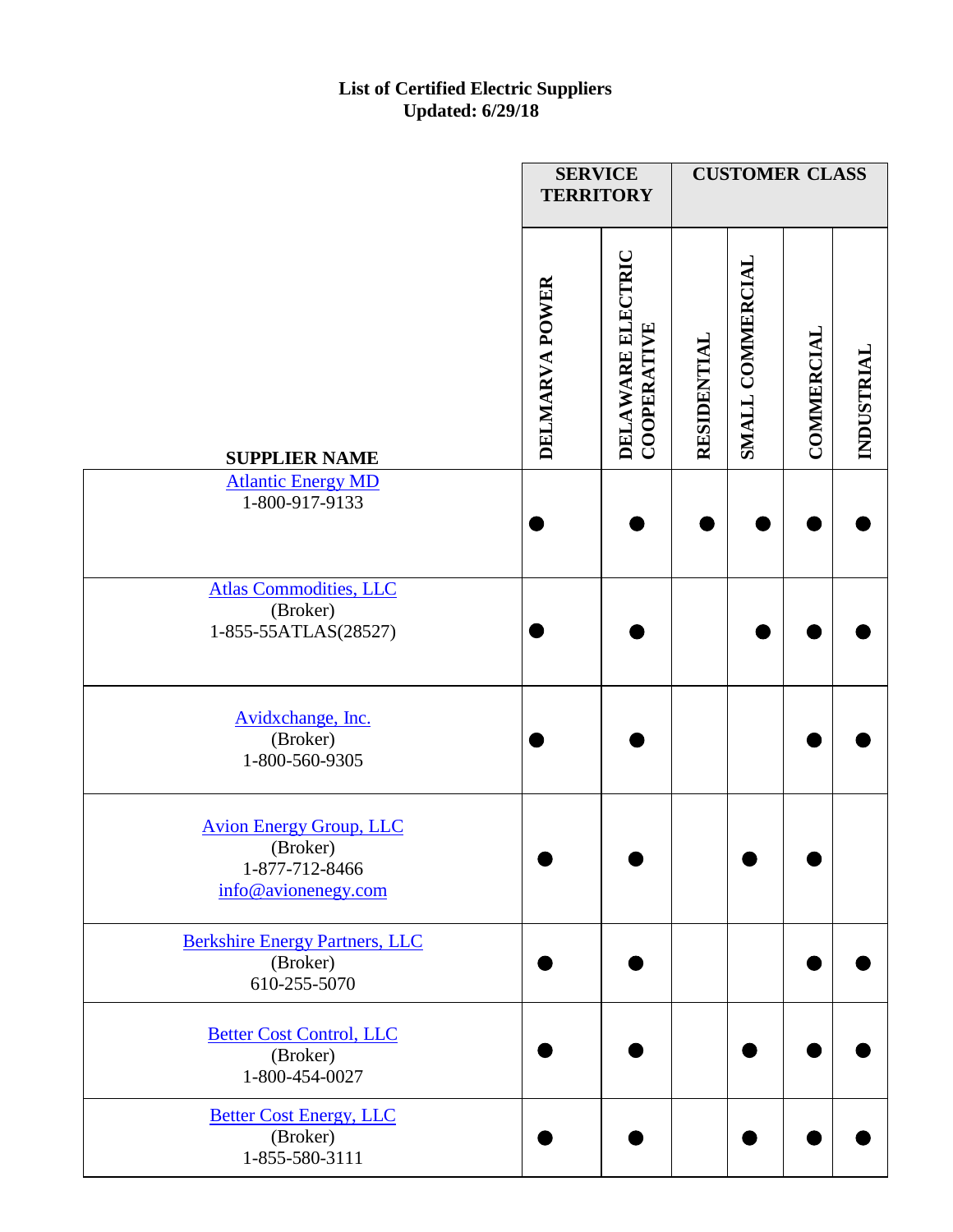|                                                                                                                | <b>SERVICE</b><br><b>TERRITORY</b> |                                                |             | <b>CUSTOMER CLASS</b> |            |            |
|----------------------------------------------------------------------------------------------------------------|------------------------------------|------------------------------------------------|-------------|-----------------------|------------|------------|
| <b>SUPPLIER NAME</b>                                                                                           | DELMARVA POWER                     | <b>DELAWARE ELECTRIC</b><br><b>COOPERATIVE</b> | RESIDENTIAL | SMALL COMMERCIAL      | COMMERCIAL | INDUSTRIAL |
| BidURenergy, Inc.<br>(Broker)<br>1-877-669-8243                                                                |                                    |                                                |             |                       |            |            |
| Blue & Silver Energy Consulting, L.L.C. d/b/a Pro-Star<br><b>Energy Services</b><br>(Broker)<br>1-855-843-7778 |                                    |                                                |             |                       |            |            |
| <b>Bollinger Energy Corp.</b><br>(Broker)<br>1-800-260-0505                                                    |                                    |                                                |             |                       |            |            |
| Broadleaf, LLC d/b/a Broadleaf Energy Company, LLC<br>(Broker)<br>1-800-687-9430                               |                                    |                                                |             |                       |            |            |
| <b>Broker Online Exchange</b><br>(Broker)<br>1-844-269-3346                                                    |                                    |                                                |             |                       |            |            |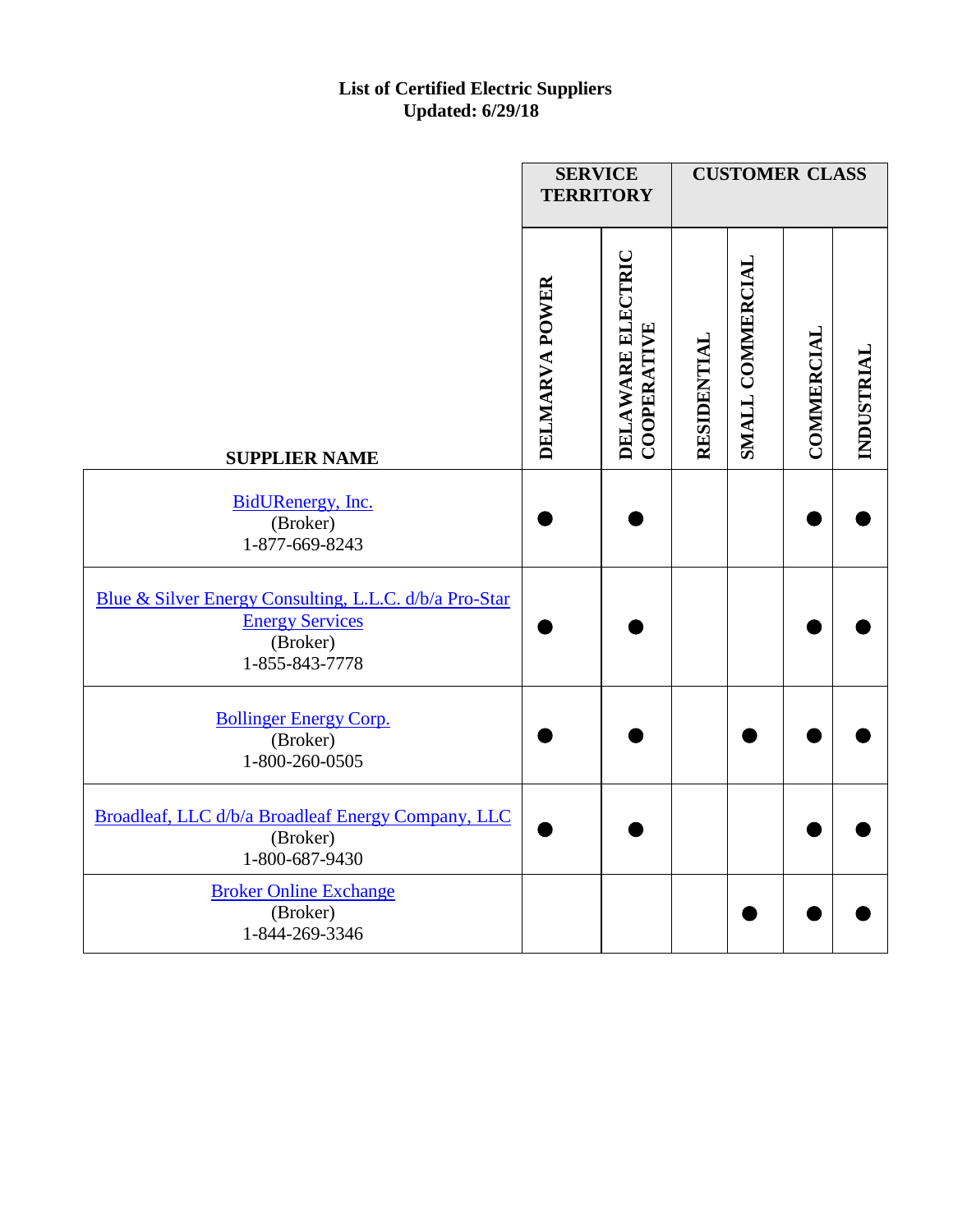|                                                                                                                                                                | <b>SERVICE</b> | <b>TERRITORY</b>                        |             | <b>CUSTOMER CLASS</b> |            |            |
|----------------------------------------------------------------------------------------------------------------------------------------------------------------|----------------|-----------------------------------------|-------------|-----------------------|------------|------------|
| <b>SUPPLIER NAME</b>                                                                                                                                           | DELMARVA POWER | <b>DELAWARE ELECTRIC</b><br>COOPERATIVE | RESIDENTIAL | SMALL COMMERCIAL      | COMMERCIAL | INDUSTRIAL |
| <b>Burton Energy Group, Inc.</b><br>(Broker)<br>1-888-975-8777                                                                                                 |                |                                         |             |                       |            |            |
| <b>Calpine Energy Solutions, LLC</b><br>1-877-273-6772                                                                                                         |                |                                         |             |                       |            |            |
| Capital Energy, Inc.<br>(Broker)<br>1-888-580-5808                                                                                                             |                |                                         |             |                       |            |            |
| <b>Champion Energy Services, LLC</b><br>1-877-653-5090                                                                                                         |                |                                         |             |                       |            |            |
| <b>Choice Energy Services Retail, LP</b><br>(Broker)<br>888-341-6370                                                                                           |                |                                         |             |                       |            |            |
| <b>Choose Energy</b><br>(Broker)<br>1-855-419-3586                                                                                                             |                |                                         |             |                       |            |            |
| CleanChoice Energy f/k/a Ethical Electric, Inc. d/b/a<br>Ethical Electric, Inc. d/b/a CleanChoice Energy d/b/a<br><b>Clean Energy Option</b><br>1-888-444-9452 |                |                                         |             |                       |            |            |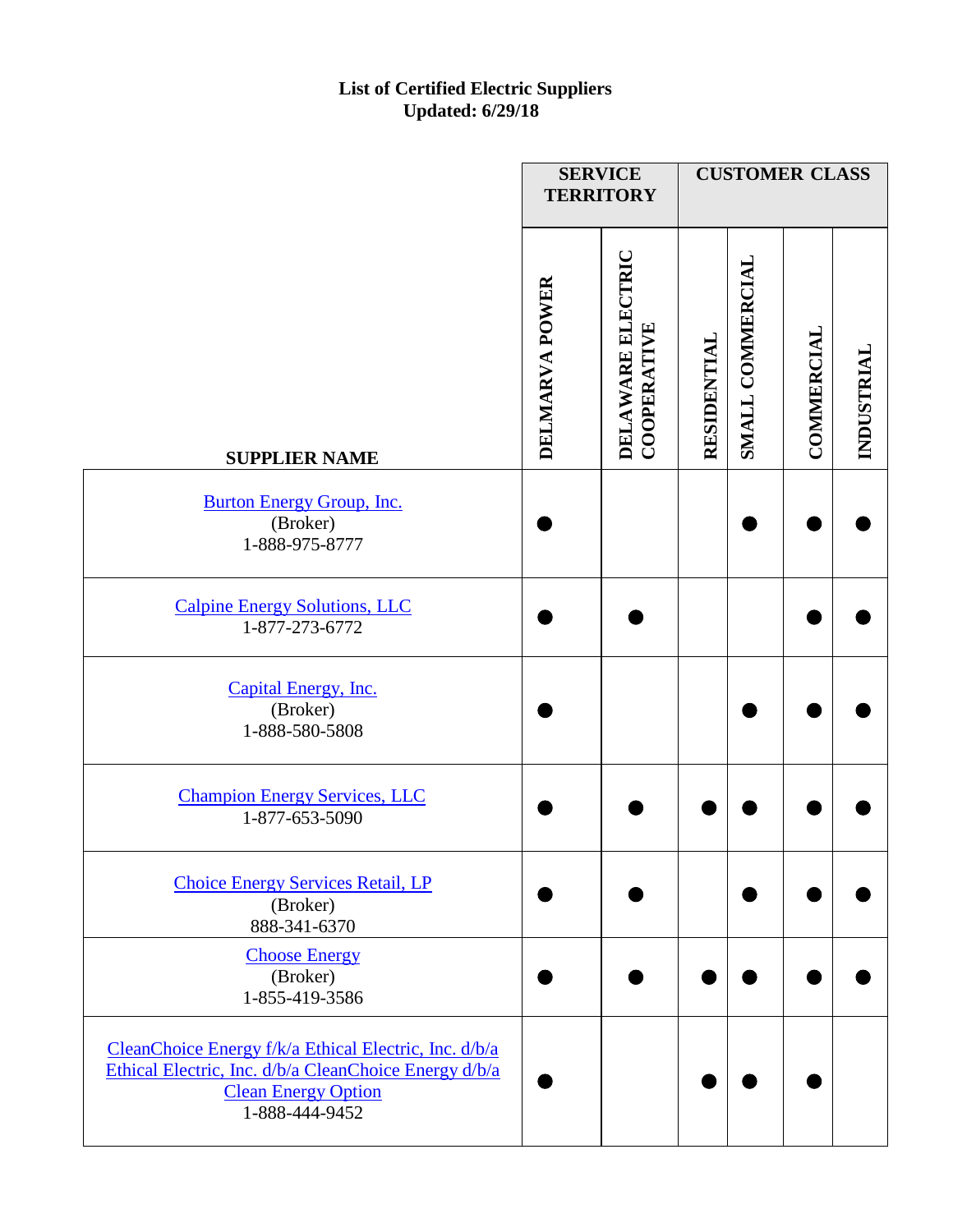|                                                                           | <b>SERVICE</b><br><b>TERRITORY</b> |                                         | <b>CUSTOMER CLASS</b> |                  |            |            |
|---------------------------------------------------------------------------|------------------------------------|-----------------------------------------|-----------------------|------------------|------------|------------|
| <b>SUPPLIER NAME</b>                                                      | DELMARVA POWER                     | DELAWARE ELECTRIC<br><b>COOPERATIVE</b> | RESIDENTIAL           | SMALL COMMERCIAL | COMMERCIAL | INDUSTRIAL |
| <b>Clear Energy Solutions, LLC</b><br>(Broker)<br>302-750-3217            |                                    |                                         |                       |                  |            |            |
| Clearview Electric, Inc.<br>1-800-746-4702                                |                                    |                                         |                       |                  |            |            |
| Commercial & Industrial Energy Solutions, LLC<br>(Broker)<br>203-663-9750 |                                    |                                         |                       |                  |            |            |
| <b>Commercial Utility Consultants, Inc.</b><br>(Broker)<br>1-800-296-2821 |                                    |                                         |                       |                  |            |            |
| <b>Community Energy, Inc.</b><br>1-866-946-3123                           |                                    |                                         |                       |                  |            |            |
| <b>Consolidated Edison Solutions</b><br>1-888-210-8899                    |                                    |                                         |                       |                  |            |            |
| <b>Constellation New Energy</b><br>1-888-638-8900                         |                                    |                                         |                       |                  |            |            |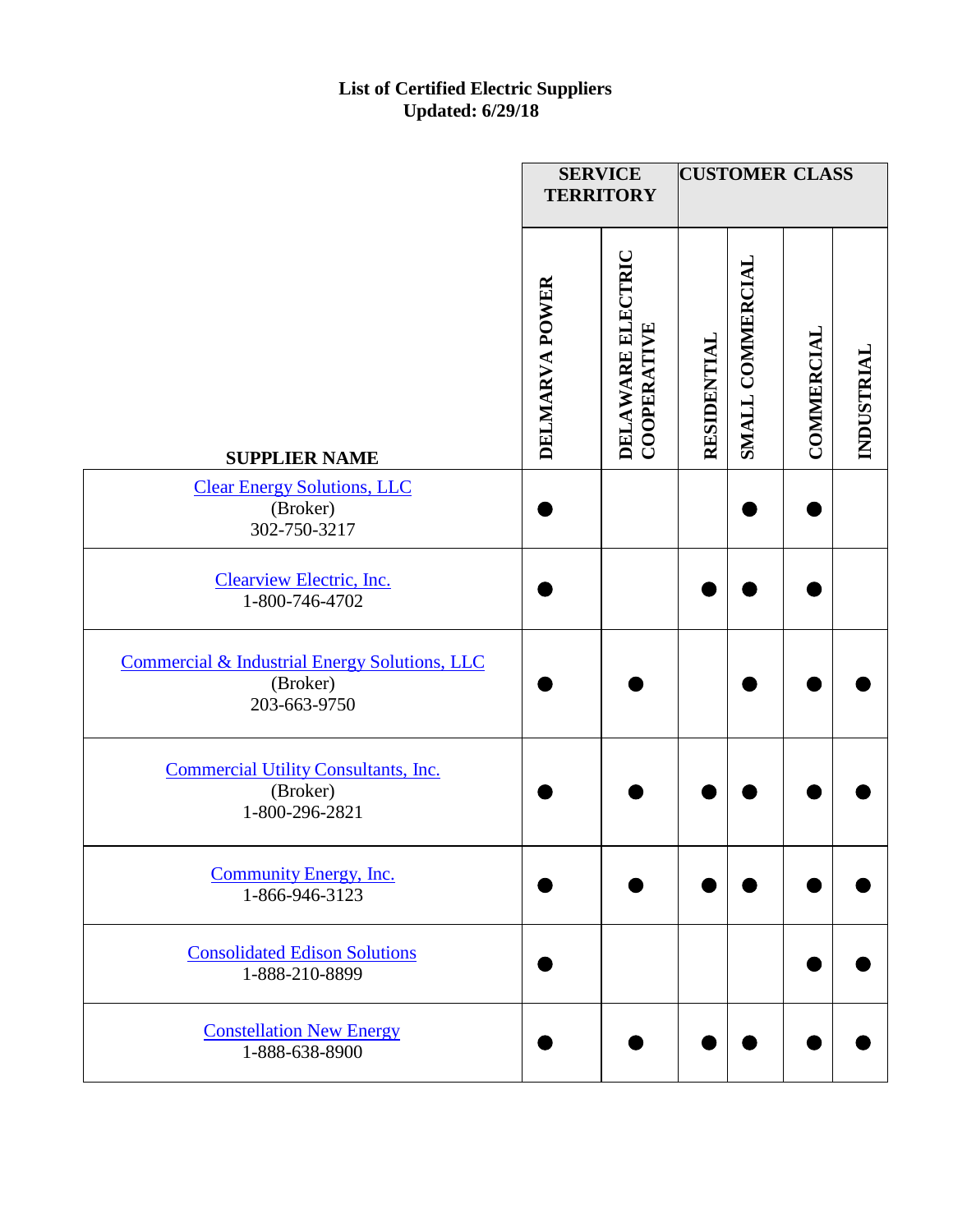|                                                                                 | <b>SERVICE</b><br><b>TERRITORY</b> |                                         |             | <b>CUSTOMER CLASS</b> |            |            |
|---------------------------------------------------------------------------------|------------------------------------|-----------------------------------------|-------------|-----------------------|------------|------------|
| <b>SUPPLIER NAME</b>                                                            | DELMARVA POWER                     | <b>DELAWARE ELECTRIC</b><br>COOPERATIVE | RESIDENTIAL | SMALL COMMERCIAL      | COMMERCIAL | INDUSTRIAL |
| <b>Consumer Energy Solutions, Inc.</b><br>(Broker)<br>1-866-253-9600            |                                    |                                         |             |                       |            |            |
| <b>Consumer Sales Solutions, LLC</b><br>(Broker)<br>1-800-919-8021              |                                    |                                         |             |                       |            |            |
| Convenient Ventures, LLC d/b/a Energy Objective<br>(Broker)<br>1-888-470-6301   |                                    |                                         |             |                       |            |            |
| <b>CQI Associates, LLC</b><br>(Broker)<br>1-800-410-0667 Access Code 05         |                                    |                                         |             |                       |            |            |
| <b>Crosslink Advisors LLC</b><br>(Broker)<br>1-888-983-7050                     |                                    |                                         |             |                       |            |            |
| Customer Acquisition Specialists of America, Inc.<br>(Broker)<br>1-844-674-5465 |                                    |                                         |             |                       |            |            |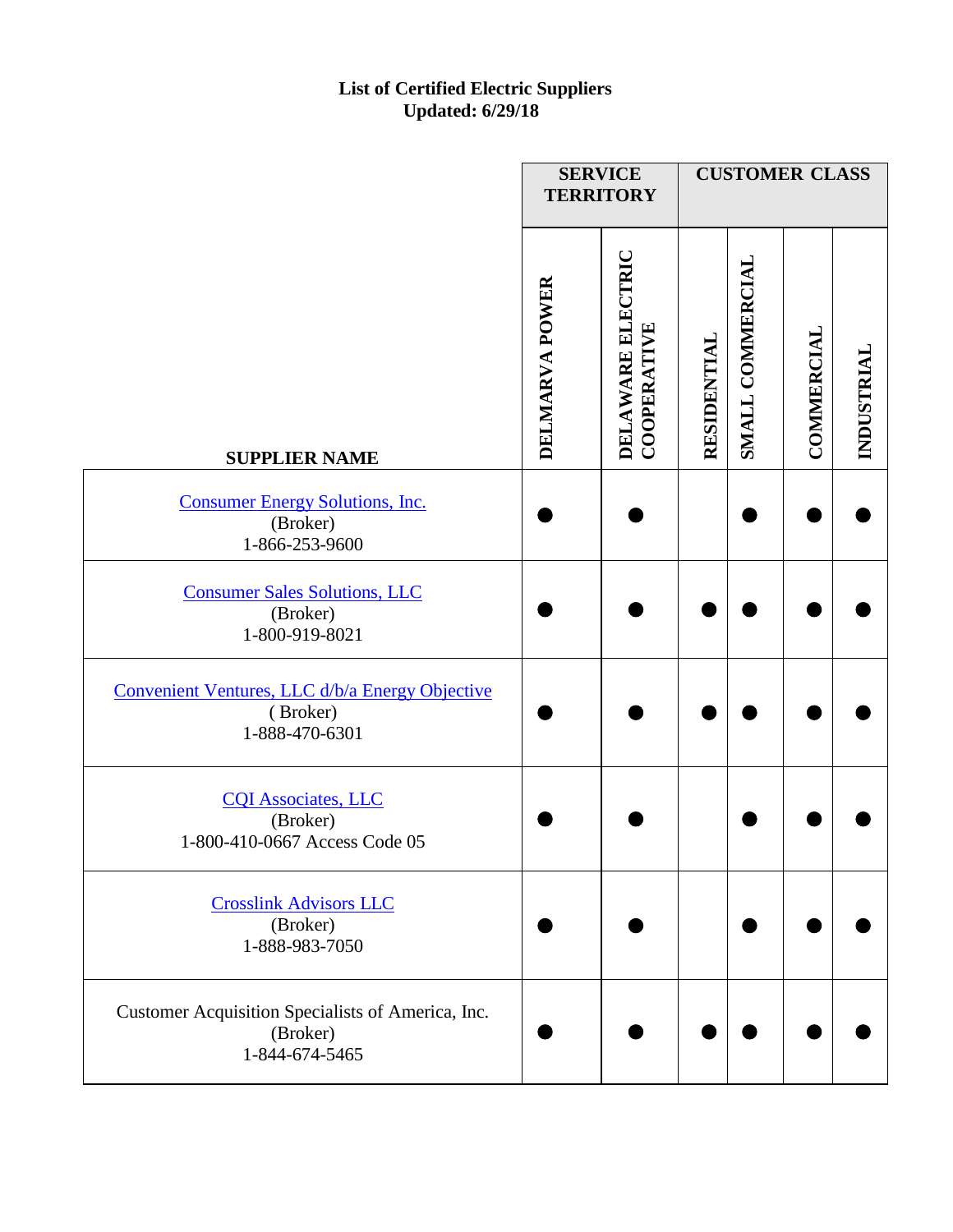|                                                                                                                 | <b>SERVICE</b><br><b>TERRITORY</b> |                                         |             | <b>CUSTOMER CLASS</b> |            |            |
|-----------------------------------------------------------------------------------------------------------------|------------------------------------|-----------------------------------------|-------------|-----------------------|------------|------------|
| <b>SUPPLIER NAME</b>                                                                                            | DELMARVA POWER                     | <b>DELAWARE ELECTRIC</b><br>COOPERATIVE | RESIDENTIAL | SMALL COMMERCIAL      | COMMERCIAL | INDUSTRIAL |
| <b>Direct Energy Business, LLC</b><br>1-888-925-9115                                                            |                                    |                                         |             |                       |            |            |
| Direct Energy Business Marketing d/b/a Direct Energy<br><b>Business</b><br>1-800-HESS-AOK<br>$(1-800-437-7265)$ |                                    |                                         |             |                       |            |            |
| <b>Direct Energy Services, LLC</b><br>1-800-741-8677<br>csdirectenergy@directenergy.com                         |                                    |                                         |             |                       |            |            |
| Diversegy, LLC<br>(Broker)<br>1-855-840-1280                                                                    |                                    |                                         |             |                       |            |            |
| <b>Early Bird Power, LLC</b><br>(Broker)<br>1-888-763-2759                                                      |                                    |                                         |             |                       |            |            |
| East Coast Power & Gas of New Jersey, LLC DBA East<br><b>Coast Power &amp; Gas</b><br>1-800-545-9155            |                                    |                                         |             |                       |            |            |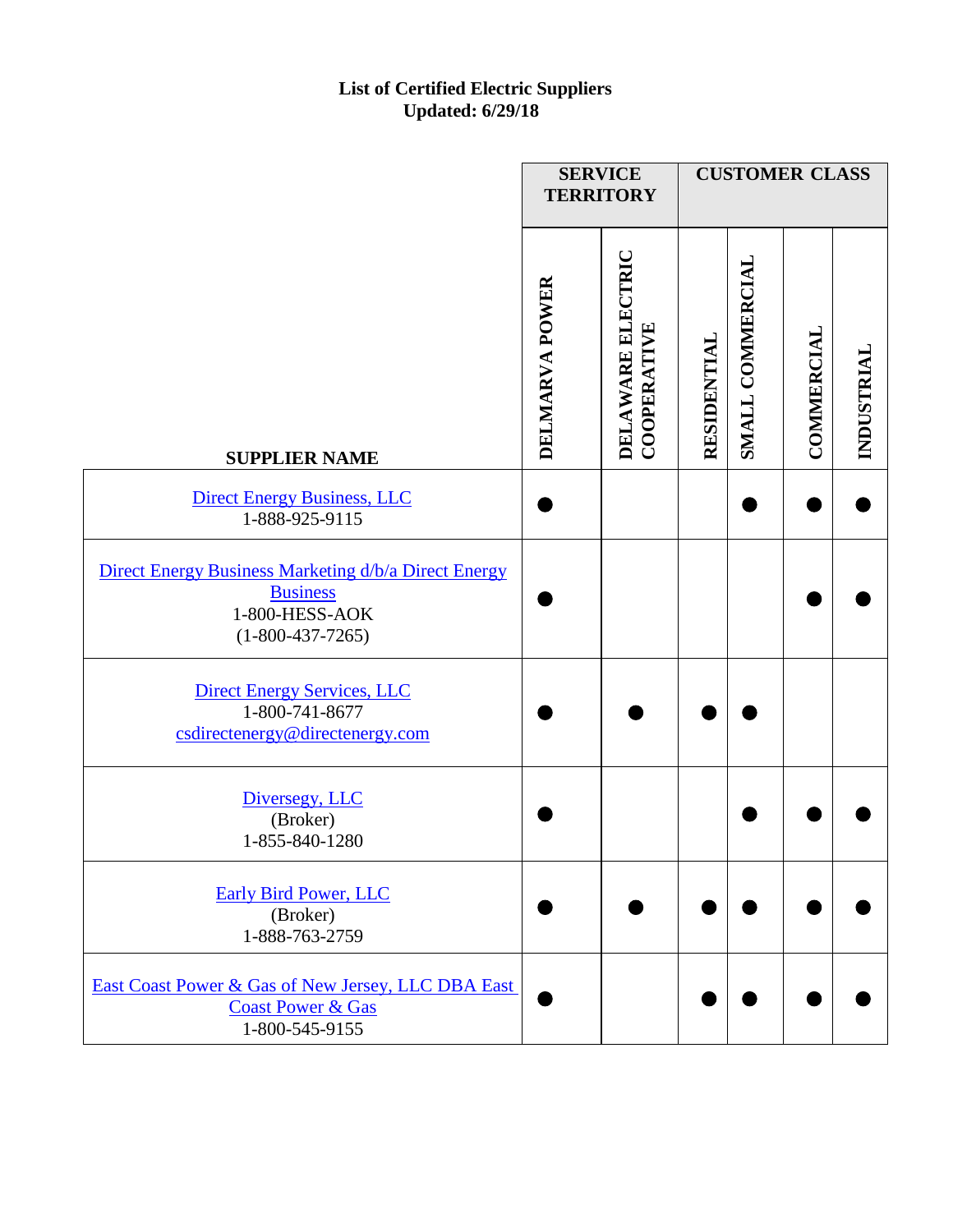|                                                                                                   | <b>SERVICE</b><br><b>TERRITORY</b> |                                  |             | <b>CUSTOMER CLASS</b> |            |            |
|---------------------------------------------------------------------------------------------------|------------------------------------|----------------------------------|-------------|-----------------------|------------|------------|
| <b>SUPPLIER NAME</b>                                                                              | DELMARVA POWER                     | DELAWARE ELECTRIC<br>COOPERATIVE | RESIDENTIAL | SMALL COMMERCIAL      | COMMERCIAL | INDUSTRIAL |
| Ecova, Inc.<br>(Broker)<br>1-800-767-4197                                                         |                                    |                                  |             |                       |            |            |
| <b>EDF Energy Services, LLC</b><br>1-877-432-4530                                                 |                                    |                                  |             |                       |            |            |
| EGP Energy Solutions, LLC d/b/a Atlantic Energy<br><b>Solutions</b><br>(Broker)<br>1-888-769-3703 |                                    |                                  |             |                       |            |            |
| <b>Electric Advisors, INC</b><br>(Broker)<br>1-855-398-7200                                       |                                    |                                  |             |                       |            |            |
| <b>Energy Auction House, Inc.</b><br>(Broker)<br>1-888-453-7778                                   |                                    |                                  |             |                       |            |            |
| <b>Energy Market Exchange</b><br>(Broker)<br>1-877-459-4728                                       |                                    |                                  |             |                       |            |            |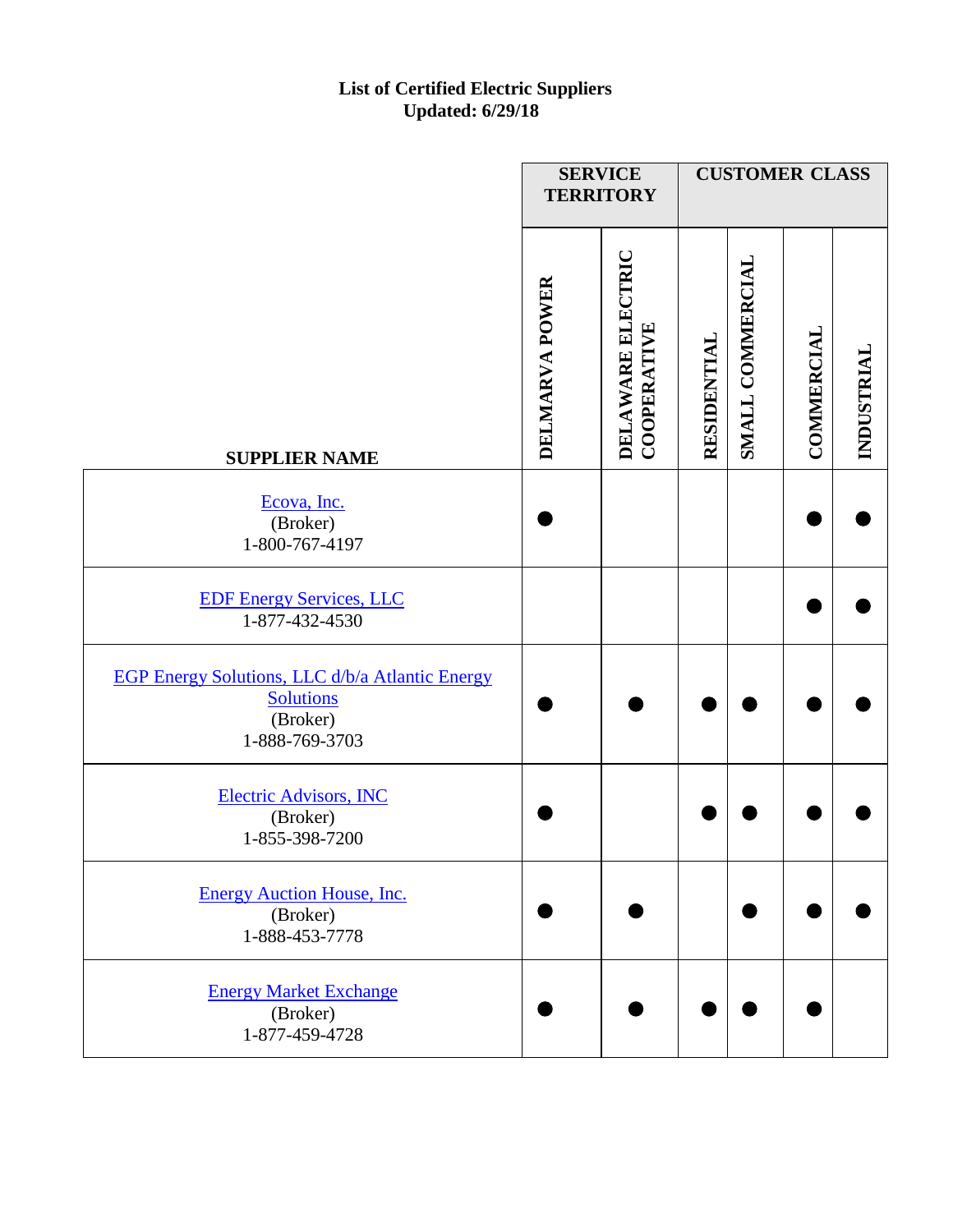|                                                                 | <b>SERVICE</b><br><b>TERRITORY</b> |                                  |             | <b>CUSTOMER CLASS</b> |                   |            |
|-----------------------------------------------------------------|------------------------------------|----------------------------------|-------------|-----------------------|-------------------|------------|
| <b>SUPPLIER NAME</b>                                            | DELMARVA POWER                     | DELAWARE ELECTRIC<br>COOPERATIVE | RESIDENTIAL | SMALL COMMERCIAL      | <b>COMMERCIAL</b> | INDUSTRIAL |
| energy.me midwest llc d/b/a energy.me<br>1-855-243-7270         |                                    |                                  |             |                       |                   |            |
| <b>Energy Consultants LLC</b><br>(Broker)<br>1-888-602-1782     |                                    |                                  |             |                       |                   |            |
| <b>Energy Initiatives, Inc.</b><br>(Broker)<br>1-888-238-4007   |                                    |                                  |             |                       |                   |            |
| <b>Energy Plus Holdings, LLC</b><br>1-866-964-5672              |                                    |                                  |             |                       |                   |            |
| <b>Energy Professionals, LLC</b><br>(Broker)<br>1-877-343-9044  |                                    |                                  |             |                       |                   |            |
| <b>Energy Trust Delaware, LLC</b><br>(Broker)<br>1-866-307-0254 |                                    |                                  |             |                       |                   |            |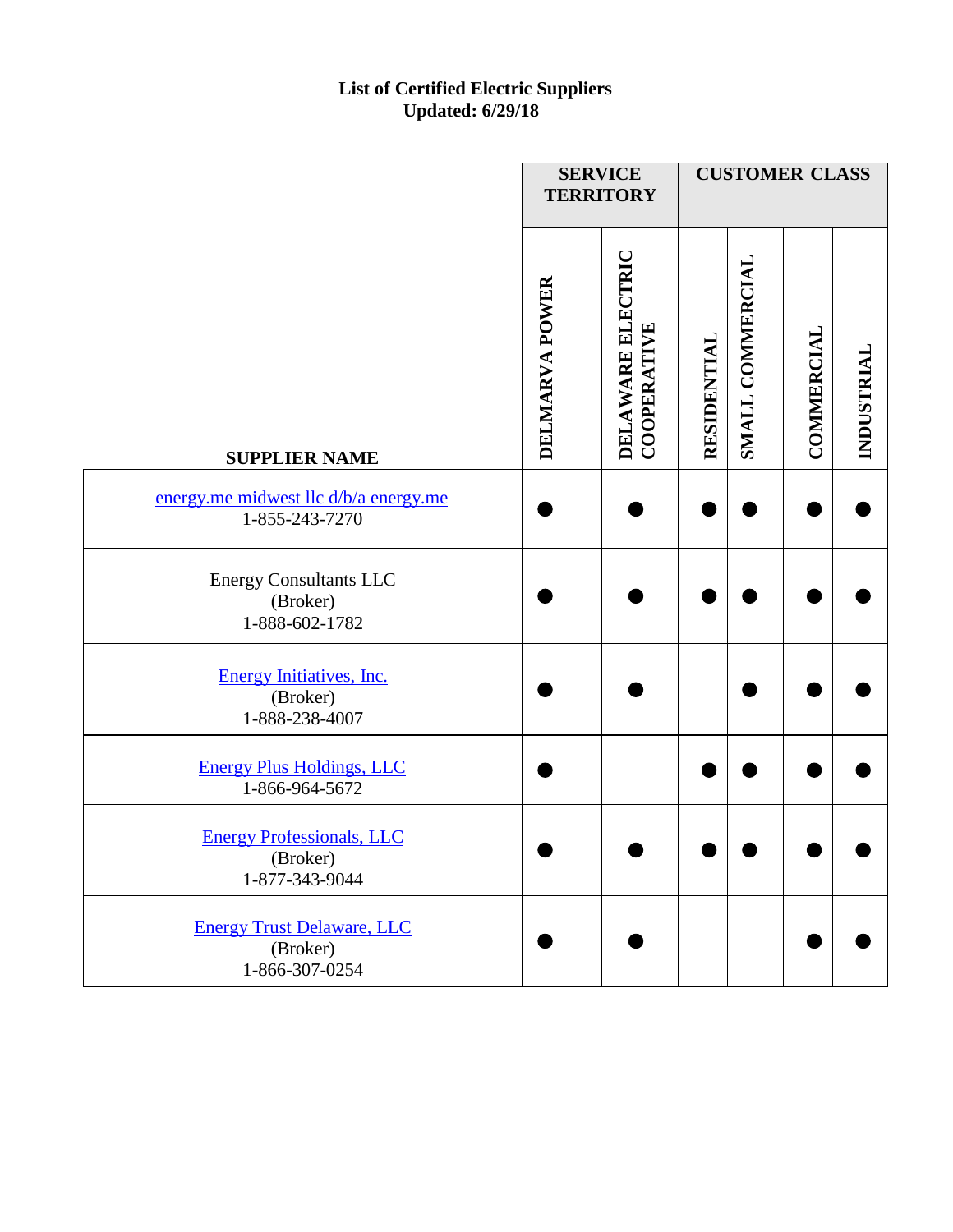|                                                                   |                   | <b>SERVICE</b><br><b>TERRITORY</b>              |             | <b>CUSTOMER CLASS</b> |            |            |
|-------------------------------------------------------------------|-------------------|-------------------------------------------------|-------------|-----------------------|------------|------------|
| <b>SUPPLIER NAME</b>                                              | DELMARVA<br>POWER | <b>COOPERATI</b><br><b>DELAWARE</b><br>ELECTRIC | RESIDENTIAI | COMMERCIA<br>SMALL    | COMMERCIAL | INDUSTRIAL |
| EnerNOC, Inc.<br><b>Broker</b><br>1-888-ENERNOC (888-363-7662)    |                   |                                                 |             |                       |            |            |
| <b>Enstrat Analytics, LLC</b><br>(Broker)<br>1-888-750-6866       |                   |                                                 |             |                       |            |            |
| Everyday Energy, LLC d/b/a Energy Rewards<br>1-844-684-5506       |                   |                                                 |             |                       |            |            |
| <b>Evolution Energy Partners</b><br>1-877-280-4655                |                   |                                                 |             |                       |            |            |
| <b>Evolving Energy Systems, LLC</b><br>(Broker)<br>1-800-605-5872 |                   |                                                 |             |                       |            |            |
| <b>FirstEnergy Solutions Corp.</b><br>1-800-977-0500              |                   |                                                 |             |                       |            |            |
| <b>First Point Power, LLC</b><br>1-888-875-1711                   |                   |                                                 |             |                       |            |            |
| <b>Freepoint Energy Solutions LLC</b><br>1-800-982-1670           |                   |                                                 |             |                       |            |            |
| Front Line Power Solutions, Inc.<br>1-800-726-8450                |                   |                                                 |             |                       |            |            |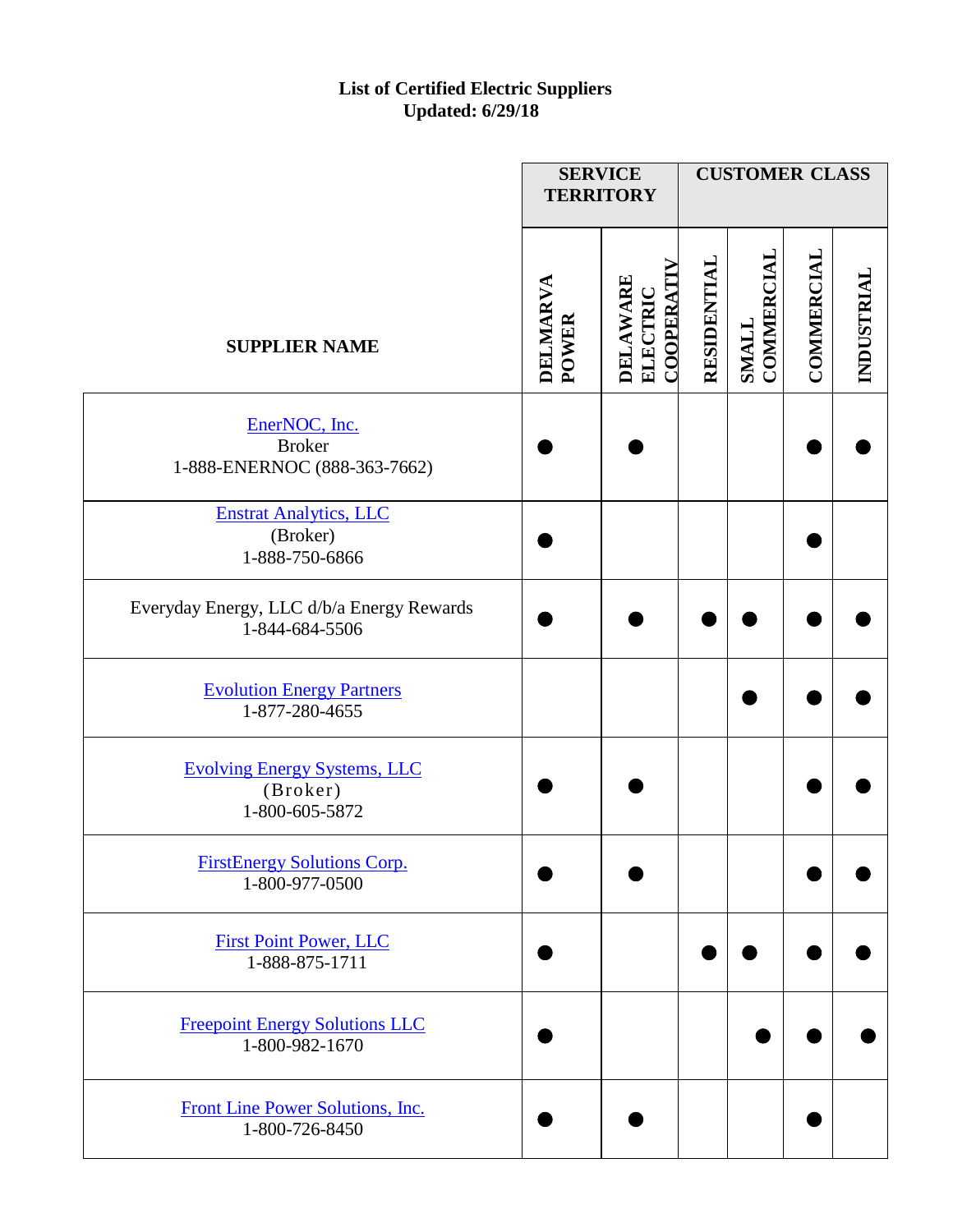|                                                                                                  | <b>SERVICE</b><br><b>TERRITORY</b> |                                  |             | <b>CUSTOMER CLASS</b> |                   |            |
|--------------------------------------------------------------------------------------------------|------------------------------------|----------------------------------|-------------|-----------------------|-------------------|------------|
| <b>SUPPLIER NAME</b>                                                                             | DELMARVA POWER                     | DELAWARE ELECTRIC<br>COOPERATIVE | RESIDENTIAL | SMALL COMMERCIAL      | <b>COMMERCIAL</b> | INDUSTRIAL |
| GDF Suez Energy Resources NA, Inc.<br>www.gdfsuezenergyresources.com<br>888-232-6206             |                                    |                                  |             |                       |                   |            |
| <b>GDF Suez Retail Energy Solutions d/b/a Think Energy</b><br>1-866-252-0078                     |                                    |                                  |             |                       |                   |            |
| <b>Geary Energy, LLC</b><br>1-800-327-5516                                                       |                                    |                                  |             |                       |                   |            |
| Global Energy, LLC DBA Global Energy Electric & Gas,<br><b>LLC</b><br>(Broker)<br>1-800-385-7893 |                                    |                                  |             |                       |                   |            |
| <b>Global Energy Market Services, LLC</b><br>(Broker)<br>1-866-718-6441                          |                                    |                                  |             |                       |                   |            |
| Goldstar Energy Group, Inc.<br>(Broker)<br>1-800-942-1102<br>clientrelations@goldstar-energy.com |                                    |                                  |             |                       |                   |            |
| <b>Green Mountain Energy Company</b><br>1-888-232-3658                                           |                                    |                                  |             |                       |                   |            |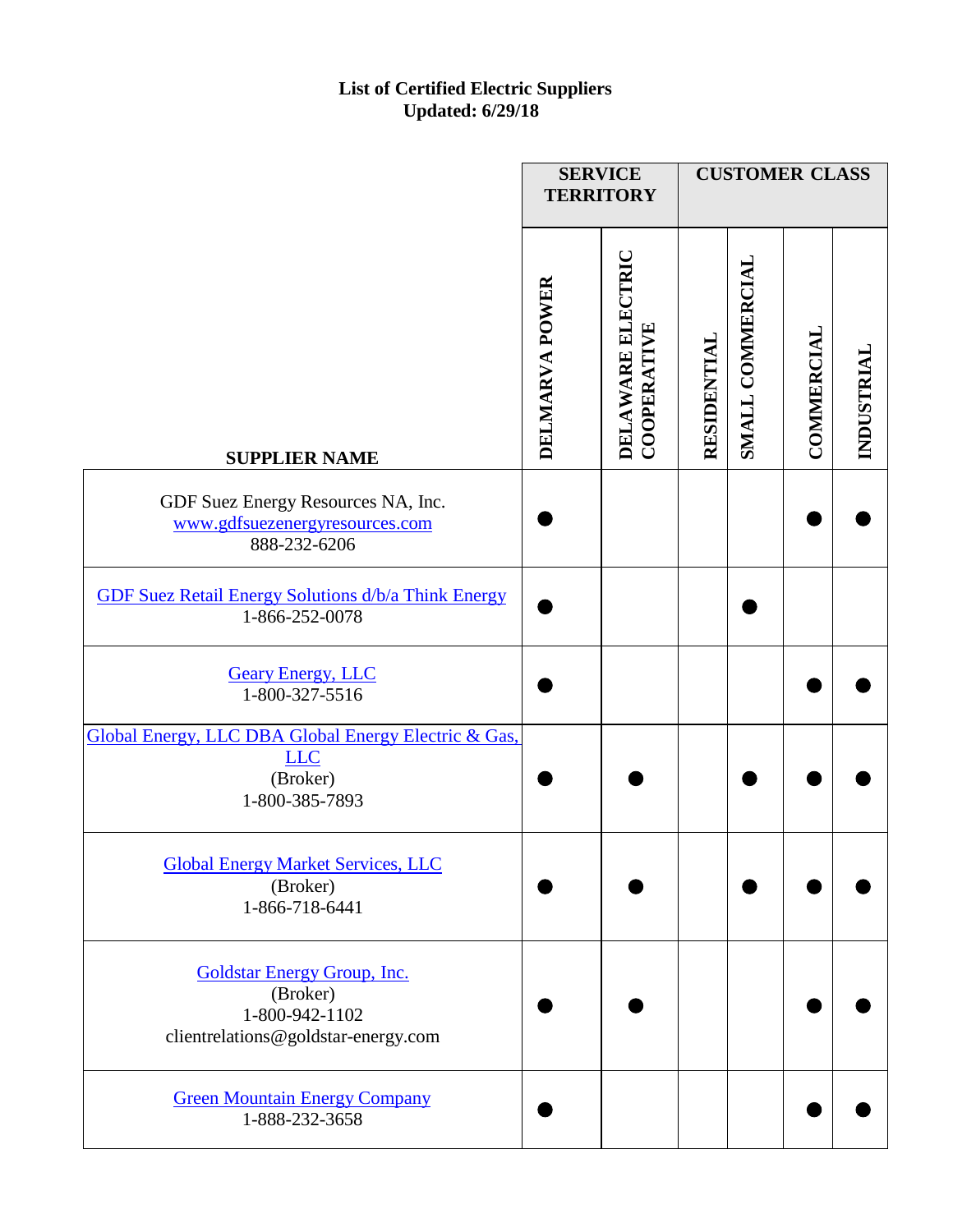|                                                                            | <b>SERVICE</b> | <b>TERRITORY</b>                 |             | <b>CUSTOMER CLASS</b> |                   |            |
|----------------------------------------------------------------------------|----------------|----------------------------------|-------------|-----------------------|-------------------|------------|
| <b>SUPPLIER NAME</b>                                                       | DELMARVA POWER | DELAWARE ELECTRIC<br>COOPERATIVE | RESIDENTIAL | SMALL COMMERCIAL      | <b>COMMERCIAL</b> | INDUSTRIAL |
| Groundswell, Inc. d/b/a Groundswell of DE<br>(Broker)<br>1-888-477-9528    |                |                                  |             |                       |                   |            |
| HealthTrust Purchasing Group, L.P.<br>(Broker)<br>1-888-222-1172           |                |                                  |             |                       |                   |            |
| HomeADE, LLC DBA Zentility<br>(Broker)<br>1-877-563-4483                   |                |                                  |             |                       |                   |            |
| <b>Hospital Energy Services, LLC</b><br>(Broker)<br>1-800-661-2165, ext. 1 |                |                                  |             |                       |                   |            |
| <b>Hovey Energy</b><br>(Broker)<br>1-855-303-1100                          |                |                                  |             |                       |                   |            |
| I.C. Thomasson Associates, Inc.<br>1-800-467-6821                          |                |                                  |             |                       |                   |            |
| <b>Incite Energy LLC</b><br>(Broker)<br>1-888-313-9654                     |                |                                  |             |                       |                   |            |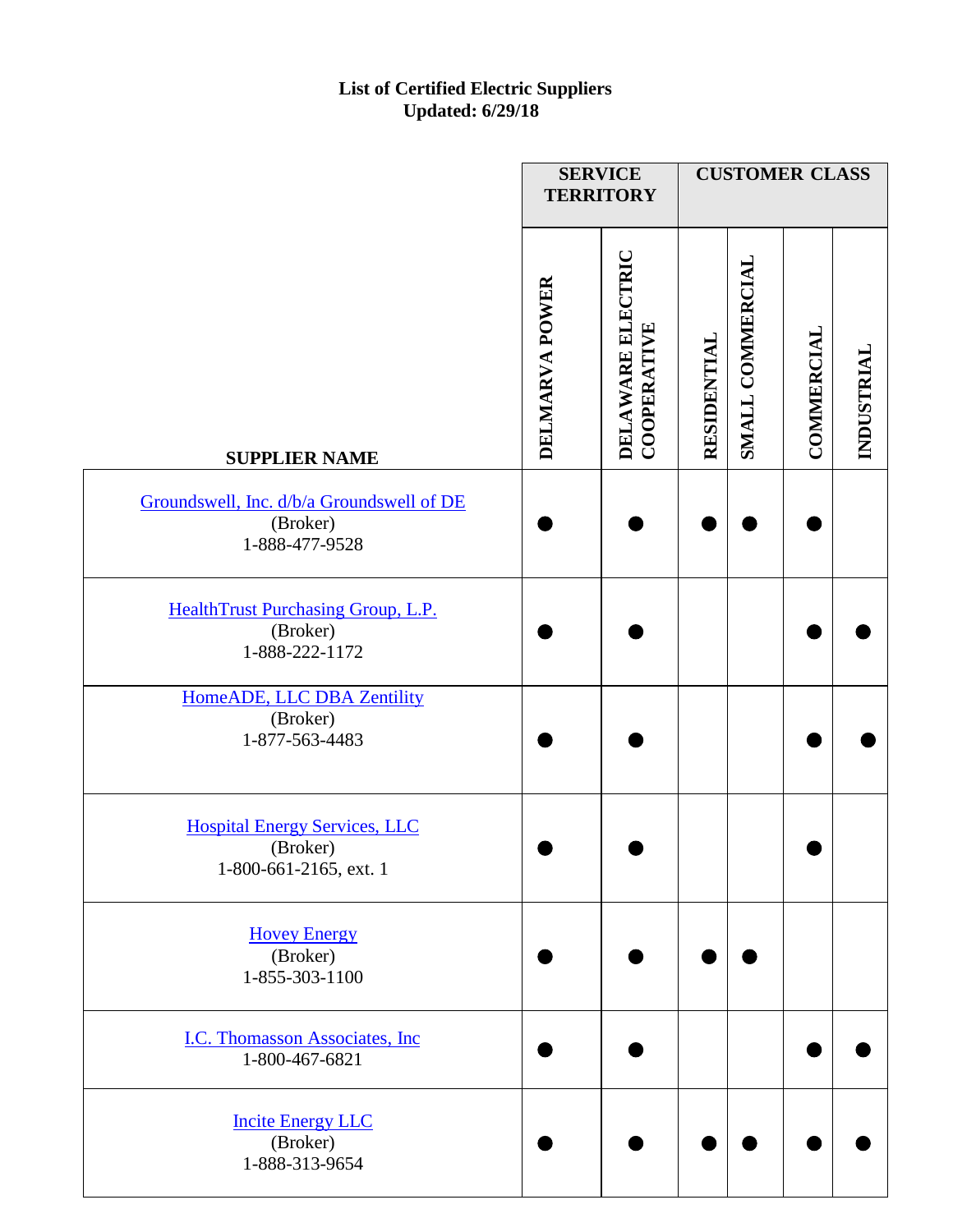|                                                                                                       | <b>SERVICE</b><br><b>TERRITORY</b> |                                  |             | <b>CUSTOMER CLASS</b> |            |            |
|-------------------------------------------------------------------------------------------------------|------------------------------------|----------------------------------|-------------|-----------------------|------------|------------|
| <b>SUPPLIER NAME</b>                                                                                  | DELMARVA POWER                     | DELAWARE ELECTRIC<br>COOPERATIVE | RESIDENTIAL | SMALL COMMERCIAL      | COMMERCIAL | INDUSTRIAL |
| <b>Integrys Energy Services, Inc.</b><br>1-800-536-0151<br>(Sales Email - MASales@integrysenergy.com) |                                    |                                  |             |                       |            |            |
| It's Electric & Water Inc.<br>(Broker)<br>1-866-433-1384                                              |                                    |                                  |             |                       |            |            |
| <b>Just Energy Solutions Inc.</b><br>1-866-587-8674                                                   |                                    |                                  |             |                       |            |            |
| Kleantricity, Inc.<br>1-855-553-2601 (1-855-KLEAN-01)                                                 |                                    |                                  |             |                       |            |            |
| <b>Keytex Energy Solutions, LLC</b><br>(Broker)<br>1-855-824-6541                                     |                                    |                                  |             |                       |            |            |
| L5E, LLC<br>(Broker)<br>1-855-275-3483                                                                |                                    |                                  |             |                       |            |            |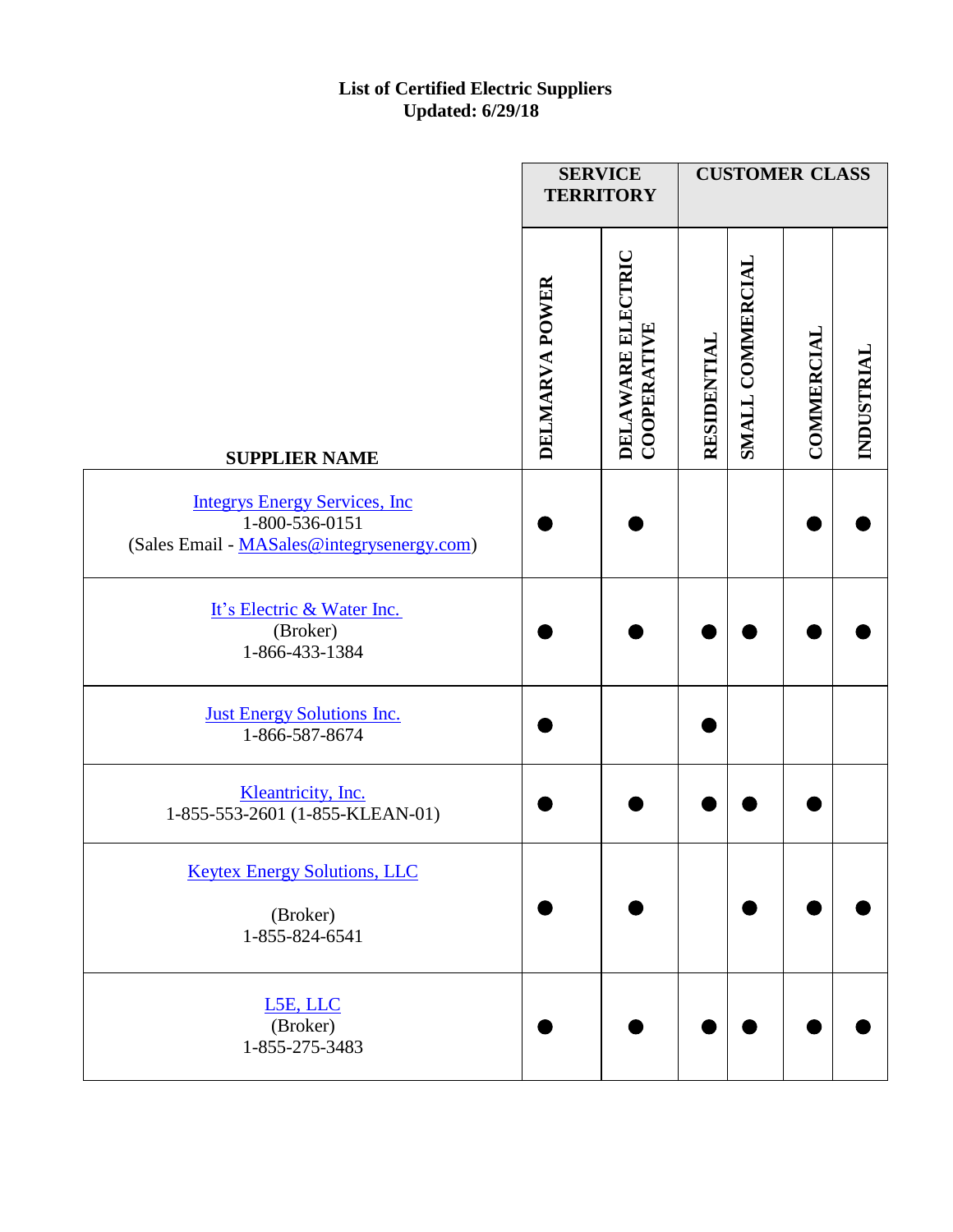|                                                                                                                           | <b>SERVICE</b><br><b>TERRITORY</b> |                                         |             | <b>CUSTOMER CLASS</b> |                   |            |
|---------------------------------------------------------------------------------------------------------------------------|------------------------------------|-----------------------------------------|-------------|-----------------------|-------------------|------------|
| <b>SUPPLIER NAME</b>                                                                                                      | DELMARVA POWER                     | DELAWARE ELECTRIC<br><b>COOPERATIVE</b> | RESIDENTIAL | SMALL COMMERCIAL      | <b>COMMERCIAL</b> | INDUSTRIAL |
| LifeEnergy, LLC<br>(Broker)<br>1-844-308-3631                                                                             |                                    |                                         |             |                       |                   |            |
| <b>Liberty Power Holdings, LLC</b><br>(866) POWER99                                                                       |                                    |                                         |             |                       |                   |            |
| The Legacy Energy Group, LLC<br>(Broker)<br>1-888-351-0981                                                                |                                    |                                         |             |                       |                   |            |
| <b>MidAmerican Energy Company</b><br>1-800-432-8574 - Fax 1-563-333-8563<br>Email: customerservice-retail@midamerican.com |                                    |                                         |             |                       |                   |            |
| Mint Energy, LLC<br>1-877-611-MINT                                                                                        |                                    |                                         |             |                       |                   |            |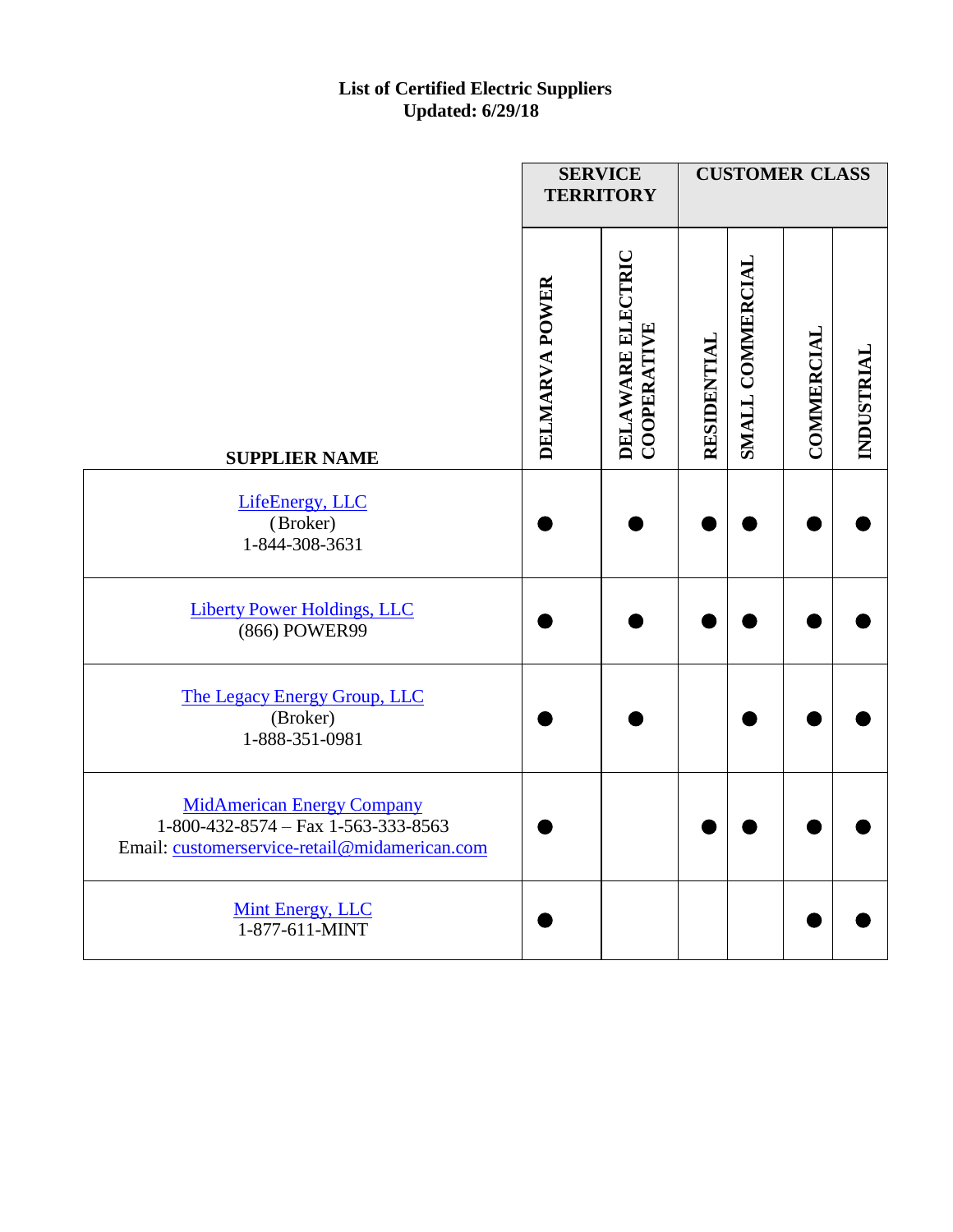|                                                                                | <b>SERVICE</b><br><b>TERRITORY</b> |                                                 |             | <b>CUSTOMER CLASS</b>      |            |            |
|--------------------------------------------------------------------------------|------------------------------------|-------------------------------------------------|-------------|----------------------------|------------|------------|
|                                                                                | DELMARVA<br><b>POWER</b>           | <b>COOPERATI</b><br><b>DELAWARE</b><br>ELECTRIC | RESIDENTIAL | COMMERCIAI<br><b>SMALL</b> | COMMERCIAL | INDUSTRIAL |
| <b>Mitchell Energy Management Services, Inc.</b><br>(Broker)<br>1-866-682-2684 |                                    |                                                 |             |                            |            |            |
| Mondre Energy, Inc.<br>(Broker)<br>1-888-988-8360                              |                                    |                                                 |             |                            |            |            |
| <b>MP2 Energy NE LLC</b><br>1-877-238-5343                                     |                                    |                                                 |             |                            |            |            |
| <b>MSI Utilities, Inc.</b><br>(Broker)<br>1-800-490-4427                       |                                    |                                                 |             |                            |            |            |
| Muirfield Energy, Inc.<br>(Broker)<br>1-888-370-8898                           |                                    |                                                 |             |                            |            |            |
| <b>National Utility Service, Inc.</b><br>(Broker)<br>1-800-654-4687            |                                    |                                                 |             |                            |            |            |
| <b>Natures Current, LLC</b><br>(Broker)<br>1-877-464-6020                      |                                    |                                                 |             |                            |            |            |
| <b>NAUP Brokerage, LLC</b><br>(Broker)<br>1-800-481-0115                       |                                    |                                                 |             |                            |            |            |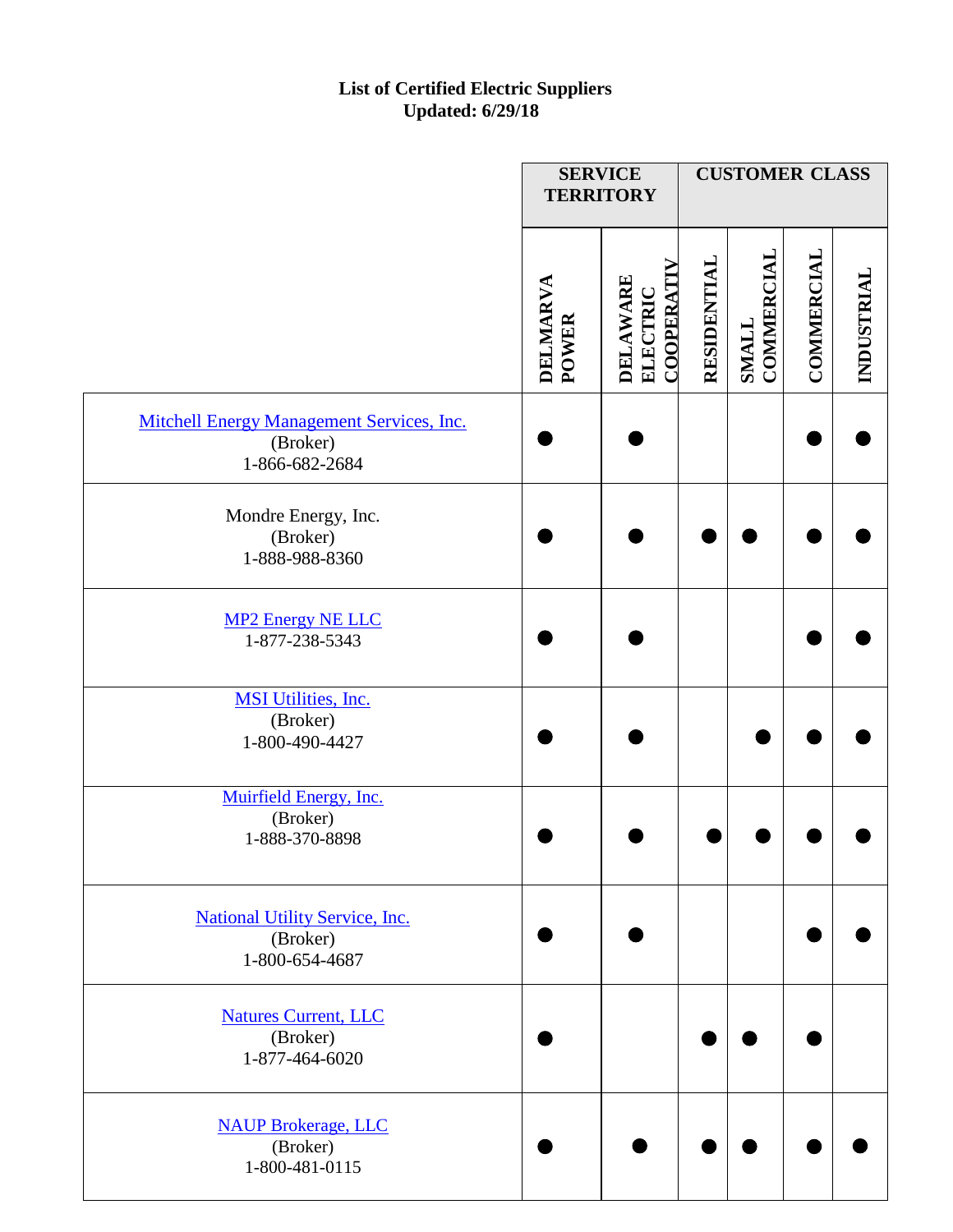|                                                                                                                   | <b>SERVICE</b><br><b>TERRITORY</b> |                                  |             | <b>CUSTOMER CLASS</b> |                   |            |
|-------------------------------------------------------------------------------------------------------------------|------------------------------------|----------------------------------|-------------|-----------------------|-------------------|------------|
| <b>SUPPLIER NAME</b>                                                                                              | DELMARVA POWER                     | DELAWARE ELECTRIC<br>COOPERATIVE | RESIDENTIAL | SMALL COMMERCIAL      | <b>COMMERCIAL</b> | INDUSTRIAL |
| <b>Navigate Power</b><br>(Broker)<br>1-888-601-1789                                                               |                                    |                                  |             |                       |                   |            |
| <b>NextEra Energy Services, LLC</b><br>1-800-882-1276 (residential)<br>1-877-528-2890 (commercial and industrial) |                                    |                                  |             |                       |                   |            |
| Nextility, Inc.<br>(Broker)<br>1-855-373-2500                                                                     |                                    |                                  |             |                       |                   |            |
| <b>NORESCO, LLC</b><br>(Broker)<br>1-877-NORESCO                                                                  |                                    |                                  |             |                       |                   |            |
| NRGing, LLC d/b/a NetGain Energy Advisors<br>(Broker)<br>1-877-482-6570                                           |                                    |                                  |             |                       |                   |            |
| Ondemand Energy, L.P.<br>(Broker)<br>1-888-566-3362                                                               |                                    |                                  |             |                       |                   |            |
| <b>Open Market Energy</b><br>(Broker)<br>1-844-278-9244                                                           |                                    |                                  |             |                       |                   |            |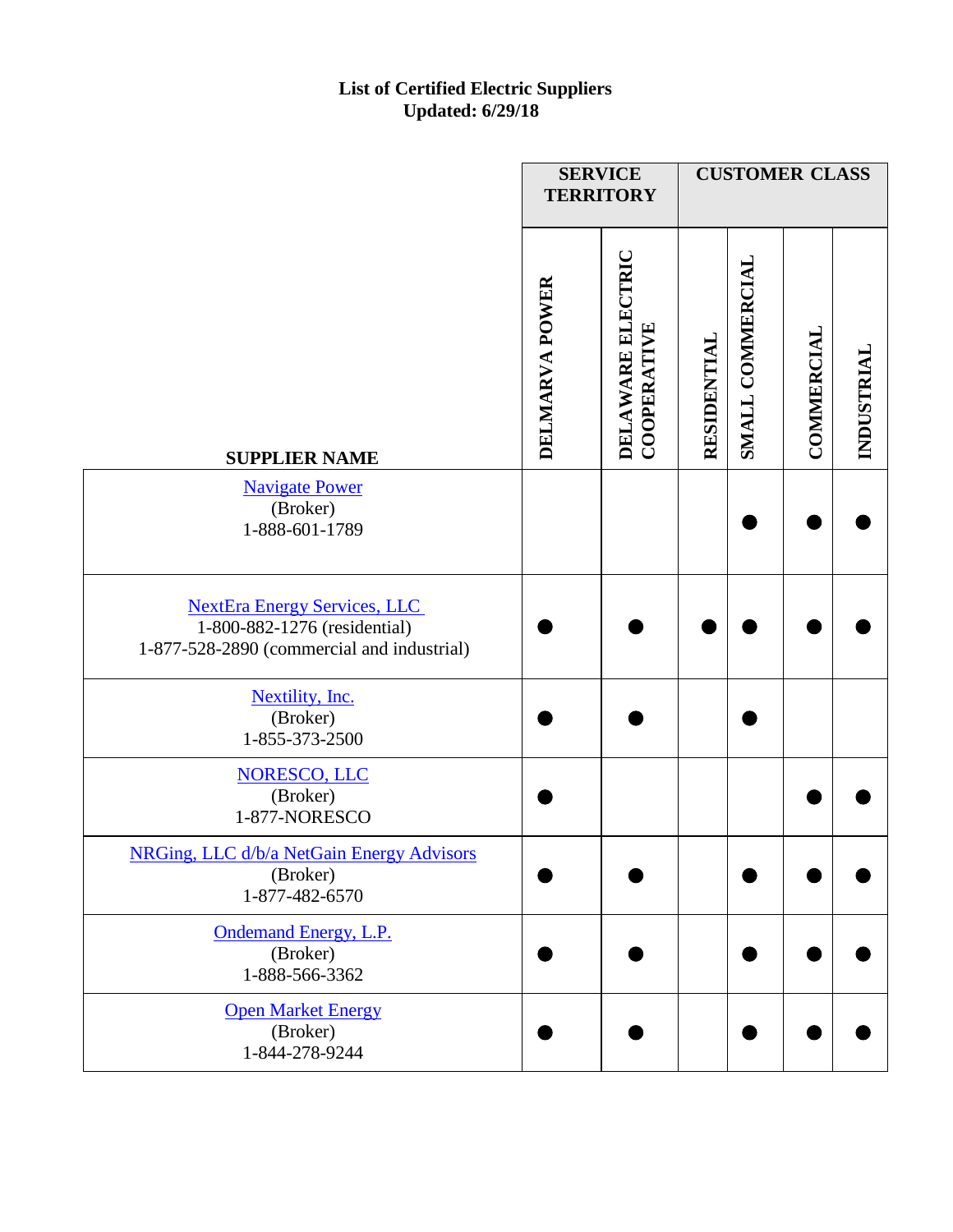|                                                                   | <b>SERVICE</b><br><b>TERRITORY</b> |                                         |             | <b>CUSTOMER CLASS</b> |                   |            |
|-------------------------------------------------------------------|------------------------------------|-----------------------------------------|-------------|-----------------------|-------------------|------------|
| <b>SUPPLIER NAME</b>                                              | DELMARVA POWER                     | DELAWARE ELECTRIC<br><b>COOPERATIVE</b> | RESIDENTIAL | SMALL COMMERCIAL      | <b>COMMERCIAL</b> | INDUSTRIAL |
| <b>Option One Energy, LLC</b><br>(Broker)<br>1-866-275-0440       |                                    |                                         |             |                       |                   |            |
| PalmCo Power DE, LLC<br>1-877-726-5862                            |                                    |                                         |             |                       |                   |            |
| Patriot Energy Group, Inc.<br>(Broker)<br>781-376-1888            |                                    |                                         |             |                       |                   |            |
| <b>Pinnacle Energy Services LLC</b><br>(Broker)<br>1-800-584-3655 |                                    |                                         |             |                       |                   |            |
| Power Brokers, LLC<br>(Broker)<br>1-800-747-7314                  |                                    |                                         |             |                       |                   |            |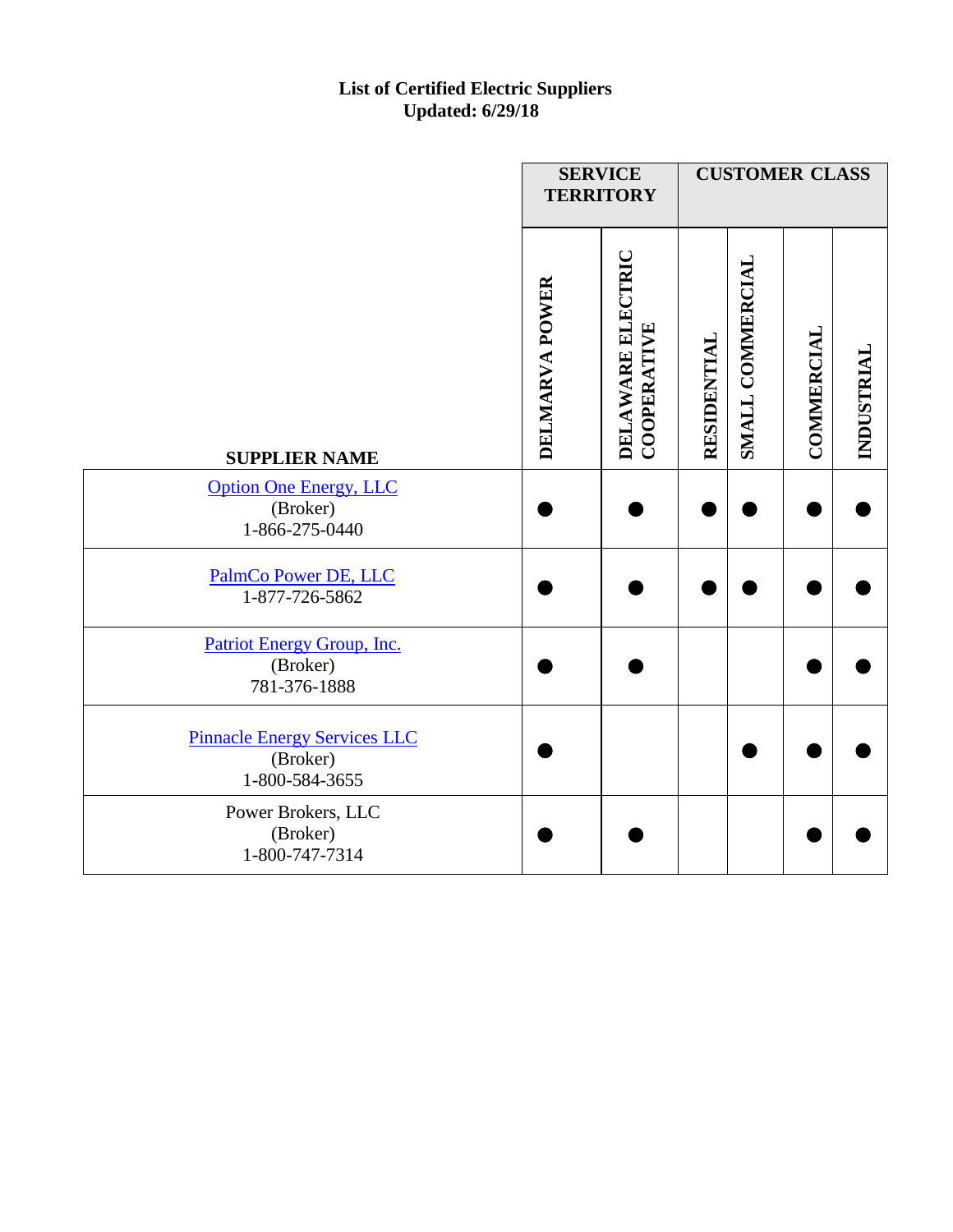|                                                                          | <b>SERVICE</b><br><b>TERRITORY</b> |                                         |             | <b>CUSTOMER CLASS</b> |            |            |
|--------------------------------------------------------------------------|------------------------------------|-----------------------------------------|-------------|-----------------------|------------|------------|
| <b>SUPPLIER NAME</b>                                                     | DELMARVA POWER                     | DELAWARE ELECTRIC<br><b>COOPERATIVE</b> | RESIDENTIAL | SMALL COMMERCIAL      | COMMERCIAL | INDUSTRIAL |
| <b>Power Kiosk</b><br>(Broker)<br>855-569-4327                           |                                    |                                         |             |                       |            |            |
| Power Management Company, LLC<br>(Broker)<br>1-888-264-3698              |                                    |                                         |             |                       |            |            |
| <b>Premier Energy Group, LLC</b><br>(Broker)<br>1-866-469-1095           |                                    |                                         |             |                       |            |            |
| <b>Premiere Marketing LLC</b><br>(Broker)<br>1-877-724-3432              |                                    |                                         |             |                       |            |            |
| <b>Progressive Energy Consultants, LLC</b><br>(Broker)<br>1-888-978-6445 |                                    |                                         |             |                       |            |            |
| <b>Quest Energy Solutions</b><br>(Broker)<br>1-866-783-7820              |                                    |                                         |             |                       |            |            |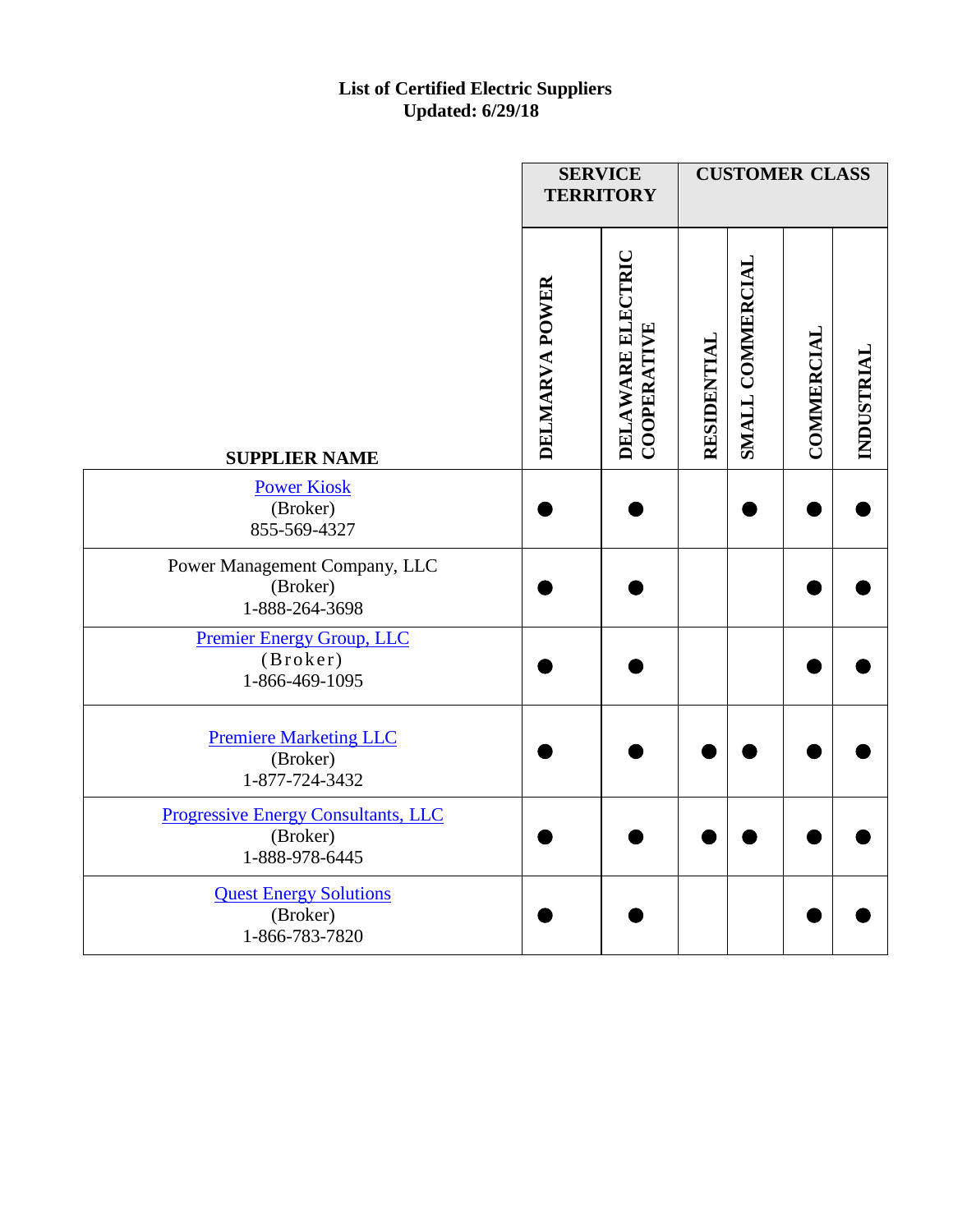|                                                                                                                                                                                                                                                                           | <b>SERVICE</b><br><b>TERRITORY</b> |                                                |             | <b>CUSTOMER CLASS</b> |                   |            |
|---------------------------------------------------------------------------------------------------------------------------------------------------------------------------------------------------------------------------------------------------------------------------|------------------------------------|------------------------------------------------|-------------|-----------------------|-------------------|------------|
| <b>SUPPLIER NAME</b>                                                                                                                                                                                                                                                      | DELMARVA POWER                     | <b>DELAWARE ELECTRIC</b><br><b>COOPERATIVE</b> | RESIDENTIAL | SMALL COMMERCIAL      | <b>COMMERCIAL</b> | INDUSTRIAL |
| Reliant Energy Northeast LLC d/b/a NRG Residential<br>Solutions, NRG Business Solutions, NRG Retail<br>Solutions, NRG Home and NRG Business<br>1-877-297-3780 (business)<br>www.nrgenergy.com/business<br>1-855-500-8703 (residential)<br>www.nrgresidentialsolutions.com |                                    |                                                |             |                       |                   |            |
| <b>ResCom Energy, LLC</b><br>1-888-238-4041                                                                                                                                                                                                                               |                                    |                                                |             |                       |                   |            |
| <b>Residents Energy LLC</b><br>1-888-828-7374                                                                                                                                                                                                                             |                                    |                                                |             |                       |                   |            |
| Resource Energy Systems, LLC<br>(Broker)<br>1-877-778-1797                                                                                                                                                                                                                |                                    |                                                |             |                       |                   |            |
| <b>RJT Energy Consultants, LLC</b><br>(Broker)<br>1-877-209-8152                                                                                                                                                                                                          |                                    |                                                |             |                       |                   |            |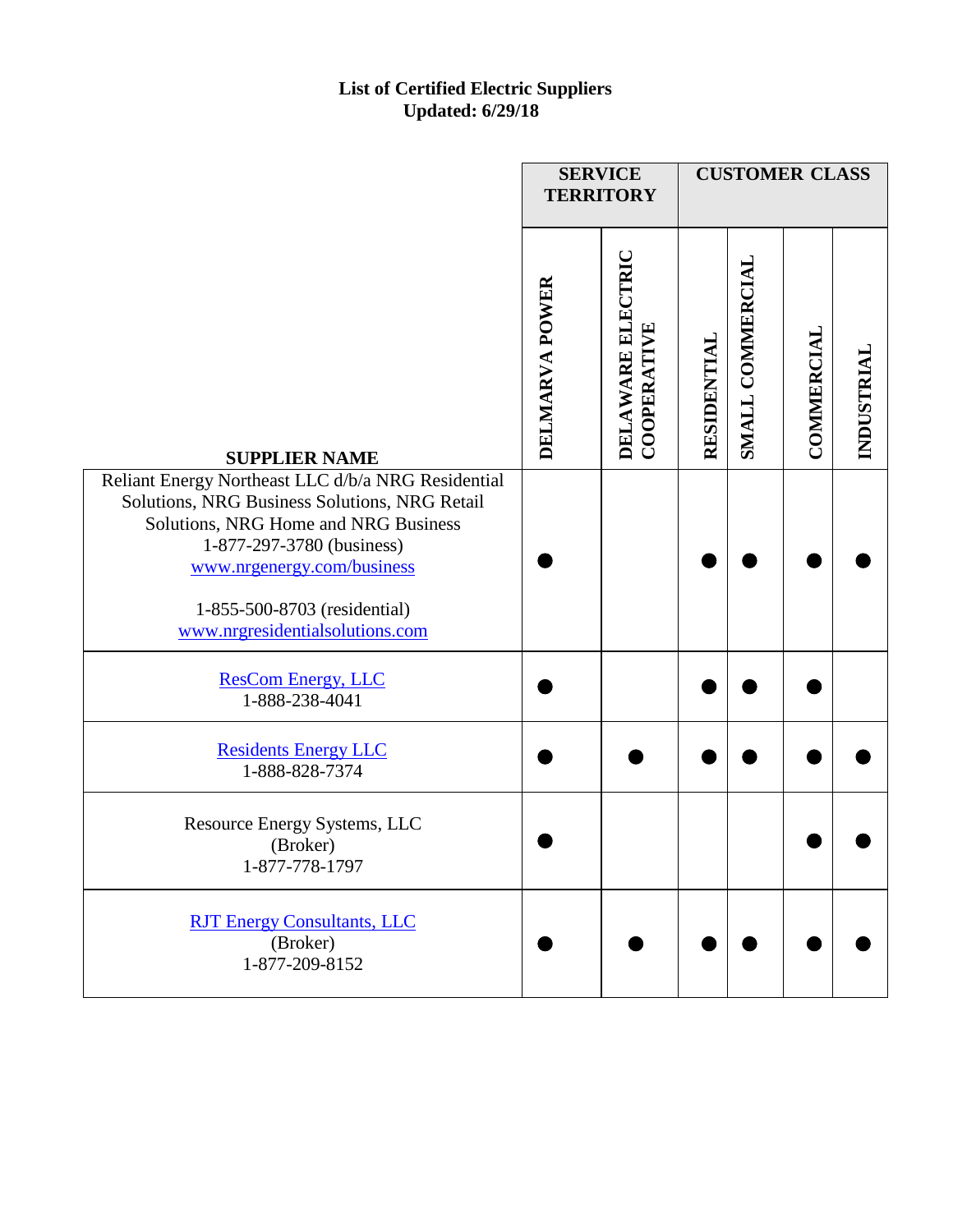|                                                                                              | <b>SERVICE</b><br><b>TERRITORY</b> |                                         | <b>CUSTOMER CLASS</b> |                  |                   |            |
|----------------------------------------------------------------------------------------------|------------------------------------|-----------------------------------------|-----------------------|------------------|-------------------|------------|
| <b>SUPPLIER NAME</b>                                                                         | DELMARVA POWER                     | DELAWARE ELECTRIC<br><b>COOPERATIVE</b> | RESIDENTIAL           | SMALL COMMERCIAL | <b>COMMERCIAL</b> | INDUSTRIAL |
| <b>Save On Energy, LLC</b><br>(Broker)<br>1-800-279-5230                                     |                                    |                                         |                       |                  |                   |            |
| <b>Secure Energy Solutions</b><br>(Broker)<br>1-800-655-9818                                 |                                    |                                         |                       |                  |                   |            |
| Sensible Energy Management, LLC<br>(Broker)<br>1-888-435-0017                                |                                    |                                         |                       |                  |                   |            |
| <b>SmartEnergy Holdings, LLC</b><br>1-800-443-4440                                           |                                    |                                         |                       |                  |                   |            |
| SourceOne, Inc.<br>(Broker)<br>1-800-510-4485                                                |                                    |                                         |                       |                  |                   |            |
| <b>Source Power &amp; Gas, LLC</b><br>1-888-557-0065                                         |                                    |                                         |                       |                  |                   |            |
| <b>Spark Energy, LLC</b><br>1-877-547-7275                                                   |                                    |                                         |                       |                  |                   |            |
| <b>Sprague Energy Solutions, Inc.</b><br>(Broker)<br>855-466-2842<br>power@spragueenergy.com |                                    |                                         |                       |                  |                   |            |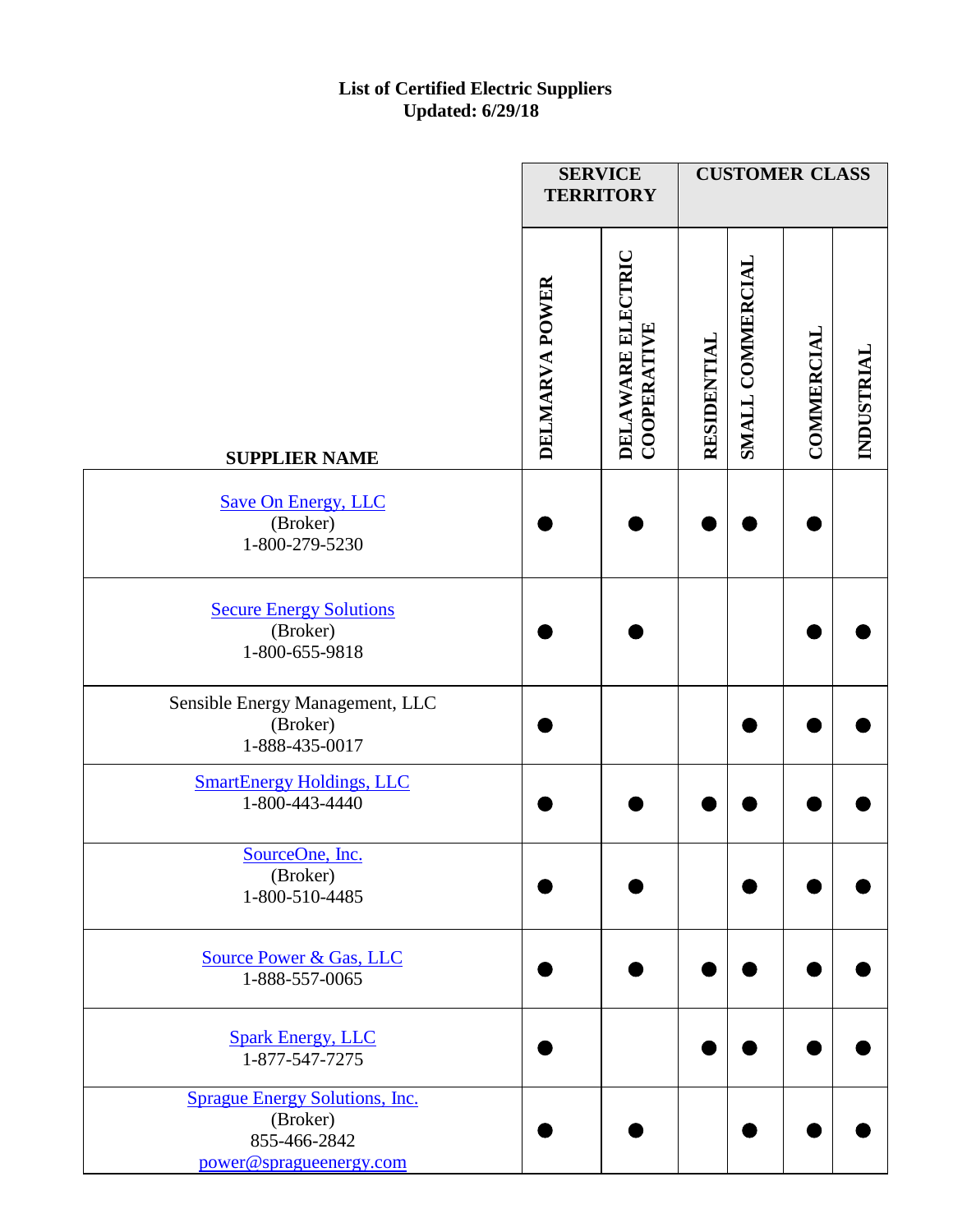|                                                                                                                      | <b>SERVICE</b><br><b>TERRITORY</b> |                                         |             | <b>CUSTOMER CLASS</b> |                   |            |
|----------------------------------------------------------------------------------------------------------------------|------------------------------------|-----------------------------------------|-------------|-----------------------|-------------------|------------|
| <b>SUPPLIER NAME</b>                                                                                                 | DELMARVA POWER                     | DELAWARE ELECTRIC<br><b>COOPERATIVE</b> | RESIDENTIAL | SMALL COMMERCIAL      | <b>COMMERCIAL</b> | INDUSTRIAL |
| SIMEC, LLC<br>(Broker)<br>1-855-202-6676                                                                             |                                    |                                         |             |                       |                   |            |
| <b>Starion Energy PA, Inc.</b><br>1-800-600-3040                                                                     |                                    |                                         |             |                       |                   |            |
| <b>Stream Energy Delaware, LLC</b><br>1-866-447-8732                                                                 |                                    |                                         |             |                       |                   |            |
| Summit Energy Services, Inc. d/b/a Schneider Electric<br><b>Professional Services</b><br>(Broker)<br>1-866-90-SUMMIT |                                    |                                         |             |                       |                   |            |
| <b>SunLight Energy Group LLC</b><br>(Broker)<br>1-800-574-5013                                                       |                                    |                                         |             |                       |                   |            |
| <b>Susquehanna Energy Advisors Inc.</b><br>(Broker)<br>1-302-423-2830                                                |                                    |                                         |             |                       |                   |            |
| <b>Sustainable Star</b><br>(Broker and Supplier)<br>1-866-674-6232                                                   |                                    |                                         |             |                       |                   |            |
| <b>Talen Energy Marketing, LLC</b><br>1-800-281-2000<br>pplsolutions@pplweb.com                                      |                                    |                                         |             |                       |                   |            |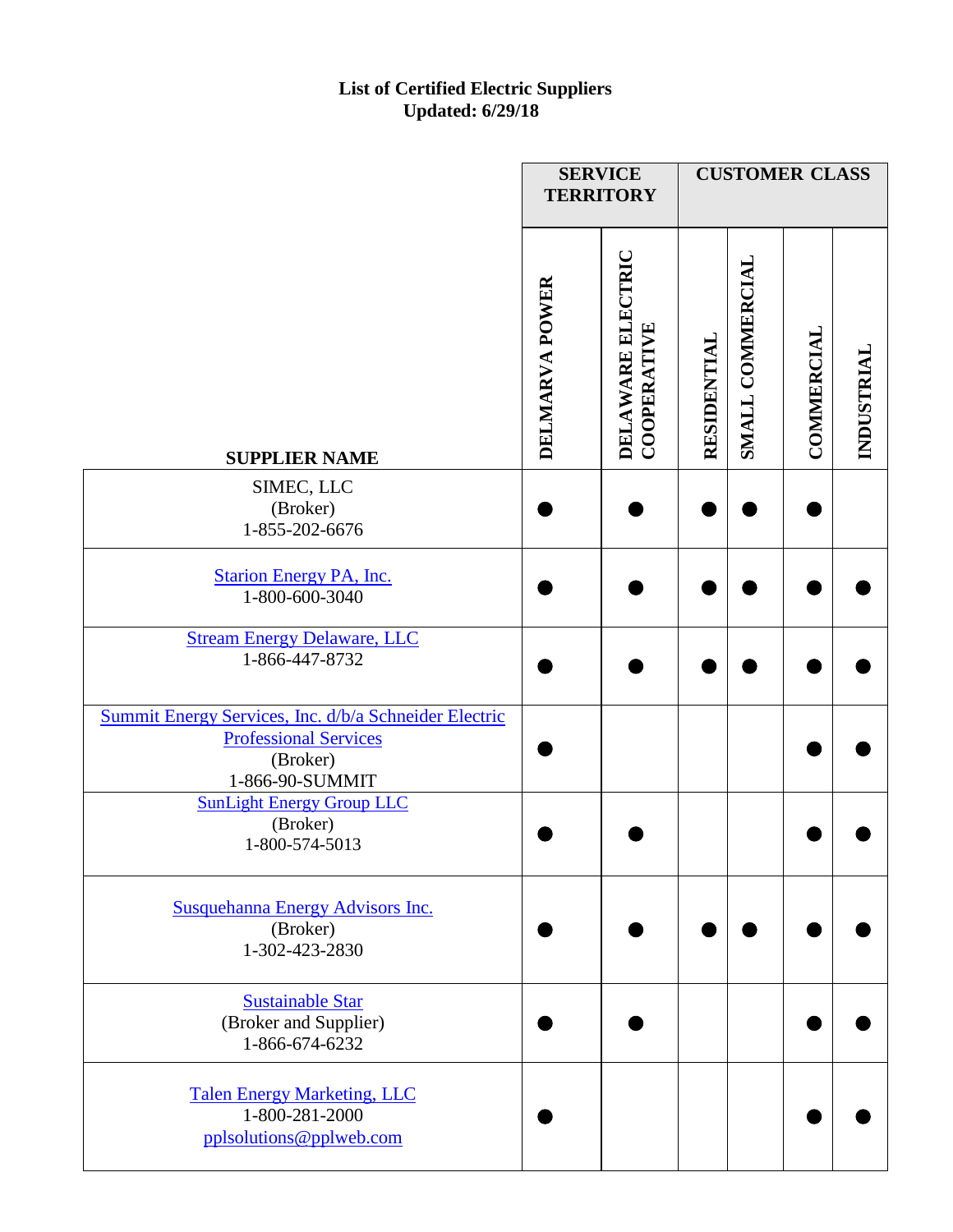|                                                                                                 | <b>SERVICE</b><br><b>TERRITORY</b> |                                  |             | <b>CUSTOMER CLASS</b> |                   |            |
|-------------------------------------------------------------------------------------------------|------------------------------------|----------------------------------|-------------|-----------------------|-------------------|------------|
| <b>SUPPLIER NAME</b>                                                                            | DELMARVA POWER                     | DELAWARE ELECTRIC<br>COOPERATIVE | RESIDENTIAL | SMALL COMMERCIAL      | <b>COMMERCIAL</b> | INDUSTRIAL |
| Taylor Consulting and Contracting, LLC<br>(Broker)<br>1-877-237-9936<br>http://www.taylorcc.com |                                    |                                  |             |                       |                   |            |
| Technology Resource Solutions, Inc.<br>(Broker)<br>1-877-393-7409                               |                                    |                                  |             |                       |                   |            |
| Telco Pros, Inc.<br>(Broker)<br>1-877-244-0182                                                  |                                    |                                  |             |                       |                   |            |
| <b>T&amp;M Associates</b><br>(Broker)<br>732-865-9440                                           |                                    |                                  |             |                       |                   |            |
| Tenaska Power Services Co.<br>1-800-328-1609                                                    |                                    |                                  |             |                       |                   |            |
| T.E.S. Energy Services, LP<br>(Broker)<br>1-866-948-5720                                        |                                    |                                  |             |                       |                   |            |
| The Energy Link, LLC<br>(Broker)<br>1-800-950-9275                                              |                                    |                                  |             |                       |                   |            |
| The Energy Management Group, LLC<br>(Broker)<br>1-855-414-4198                                  |                                    |                                  |             |                       |                   |            |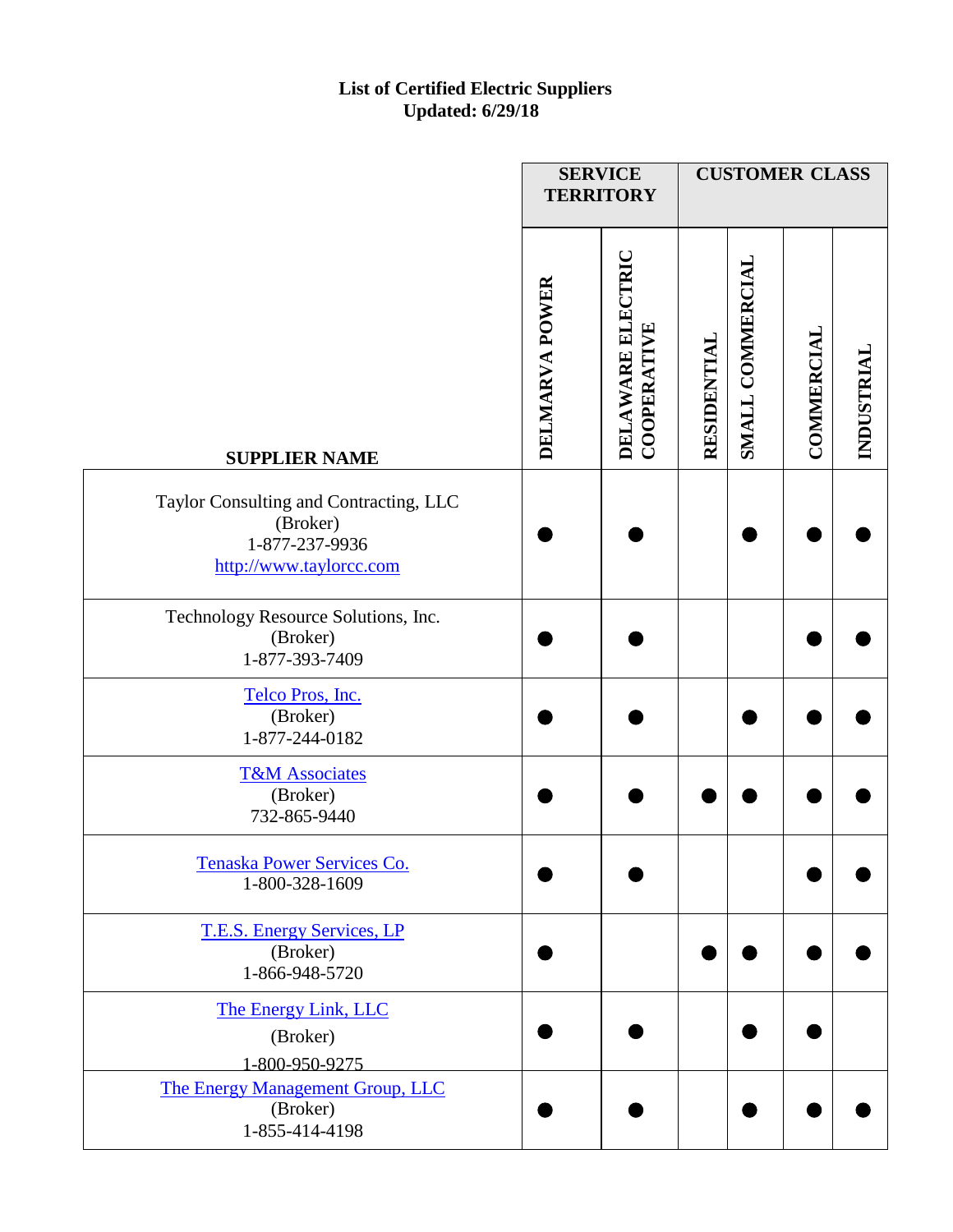|                                                                   | <b>SERVICE</b><br><b>TERRITORY</b> |                                         | <b>CUSTOMER CLASS</b>           |                   |            |
|-------------------------------------------------------------------|------------------------------------|-----------------------------------------|---------------------------------|-------------------|------------|
| <b>SUPPLIER NAME</b>                                              | DELMARVA POWER                     | DELAWARE ELECTRIC<br><b>COOPERATIVE</b> | SMALL COMMERCIAL<br>RESIDENTIAL | <b>COMMERCIAL</b> | INDUSTRIAL |
| Tobelmann Energy Brokers, Inc.<br>(Broker)<br>1-888-583-7760      |                                    |                                         |                                 |                   |            |
| <b>Tradition Energy</b><br>(Broker)<br>1-877-51-Power             |                                    |                                         |                                 |                   |            |
| <b>Trusted Energy LLC</b><br>(Broker)<br>1-877-830-3155           |                                    |                                         |                                 |                   |            |
| UGI Energy Services, LLC d/b/a UGI EnergyLink<br>1-800-427-8545   |                                    |                                         |                                 |                   |            |
| <b>Ultimate Energy Advisors, LLC</b><br>(Broker)<br>214-202-2875  |                                    |                                         |                                 |                   |            |
| <b>Unified Energy Alliance, LLC</b><br>(Broker)<br>1-855-894-0200 |                                    |                                         |                                 |                   |            |
| <b>Unified Energy Services</b><br>(Broker)<br>1-800-757-2700      |                                    |                                         |                                 |                   |            |
| United Power Consultants, Inc.<br>(Broker)<br>1-800-783-6159      |                                    |                                         |                                 |                   |            |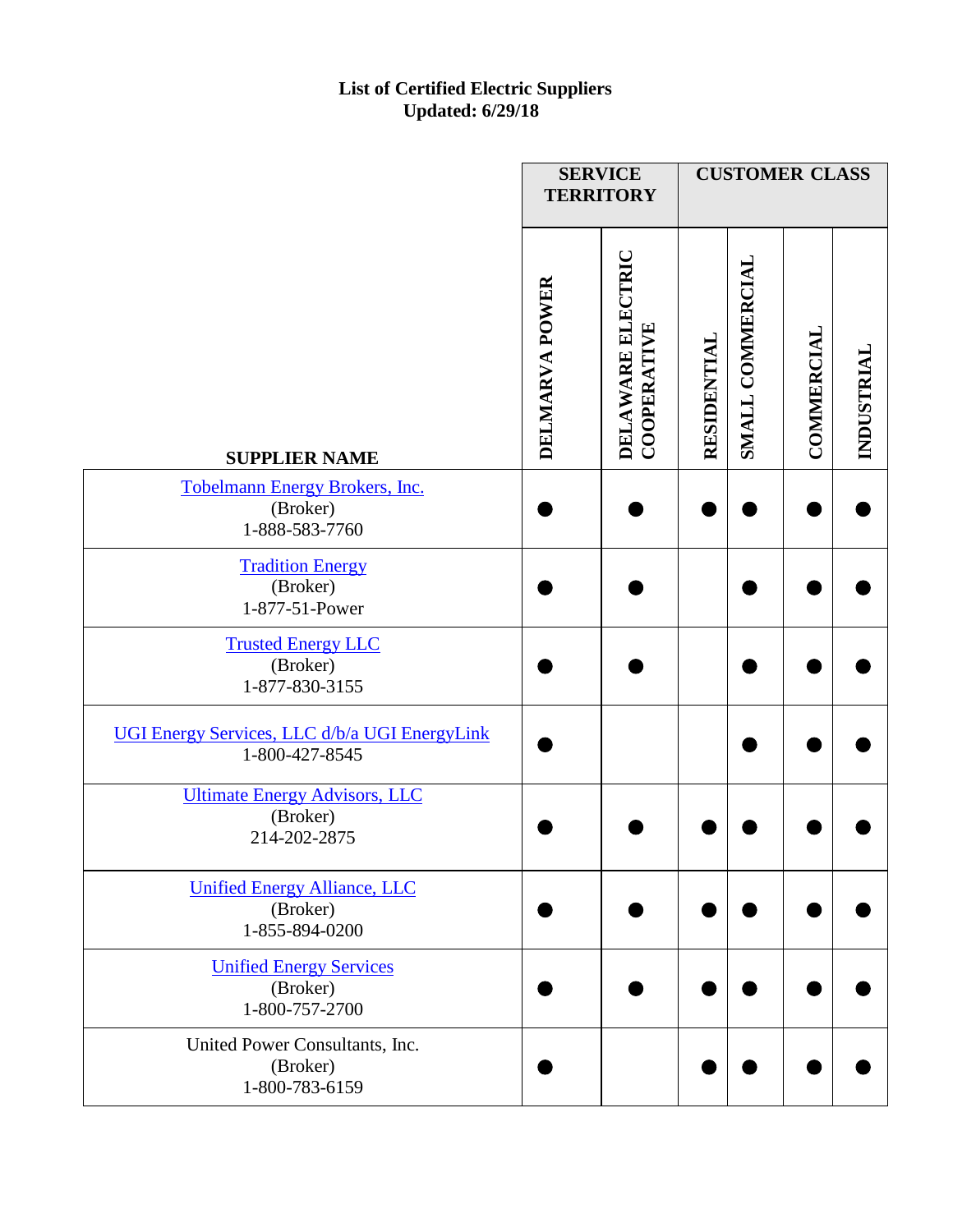|                                                                     | <b>SERVICE</b><br><b>TERRITORY</b> |                                         | <b>CUSTOMER CLASS</b> |                  |                   |            |  |
|---------------------------------------------------------------------|------------------------------------|-----------------------------------------|-----------------------|------------------|-------------------|------------|--|
| <b>SUPPLIER NAME</b>                                                | DELMARVA POWER                     | DELAWARE ELECTRIC<br><b>COOPERATIVE</b> | RESIDENTIAL           | SMALL COMMERCIAL | <b>COMMERCIAL</b> | INDUSTRIAL |  |
| <b>U.S. Power Trade, LLC</b><br>(Broker)<br>1-877-599-2739          |                                    |                                         |                       |                  |                   |            |  |
| U.S. Sun Energy<br>(Broker)<br>1-866-688-4880                       |                                    |                                         |                       |                  |                   |            |  |
| <b>US Grid Energy, LLC</b><br>(Broker)<br>1-855-756-7283            |                                    |                                         |                       |                  |                   |            |  |
| <b>USource</b> , L.L.C<br>(Broker)<br>1-800-566-5463                |                                    |                                         |                       |                  |                   |            |  |
| UtiliTech, Inc.<br>(Broker)<br>1-800-238-6753                       |                                    |                                         |                       |                  |                   |            |  |
| <b>Utility Savings Solutions, LLC</b><br>(Broker)<br>1-866-520-0202 |                                    |                                         |                       |                  |                   |            |  |
| Vervantis<br>(Broker)<br>1-888-988-5474                             |                                    |                                         |                       |                  |                   |            |  |
| Viridian Energy PA, LLC<br>1-866-663-2508                           |                                    |                                         |                       |                  |                   |            |  |